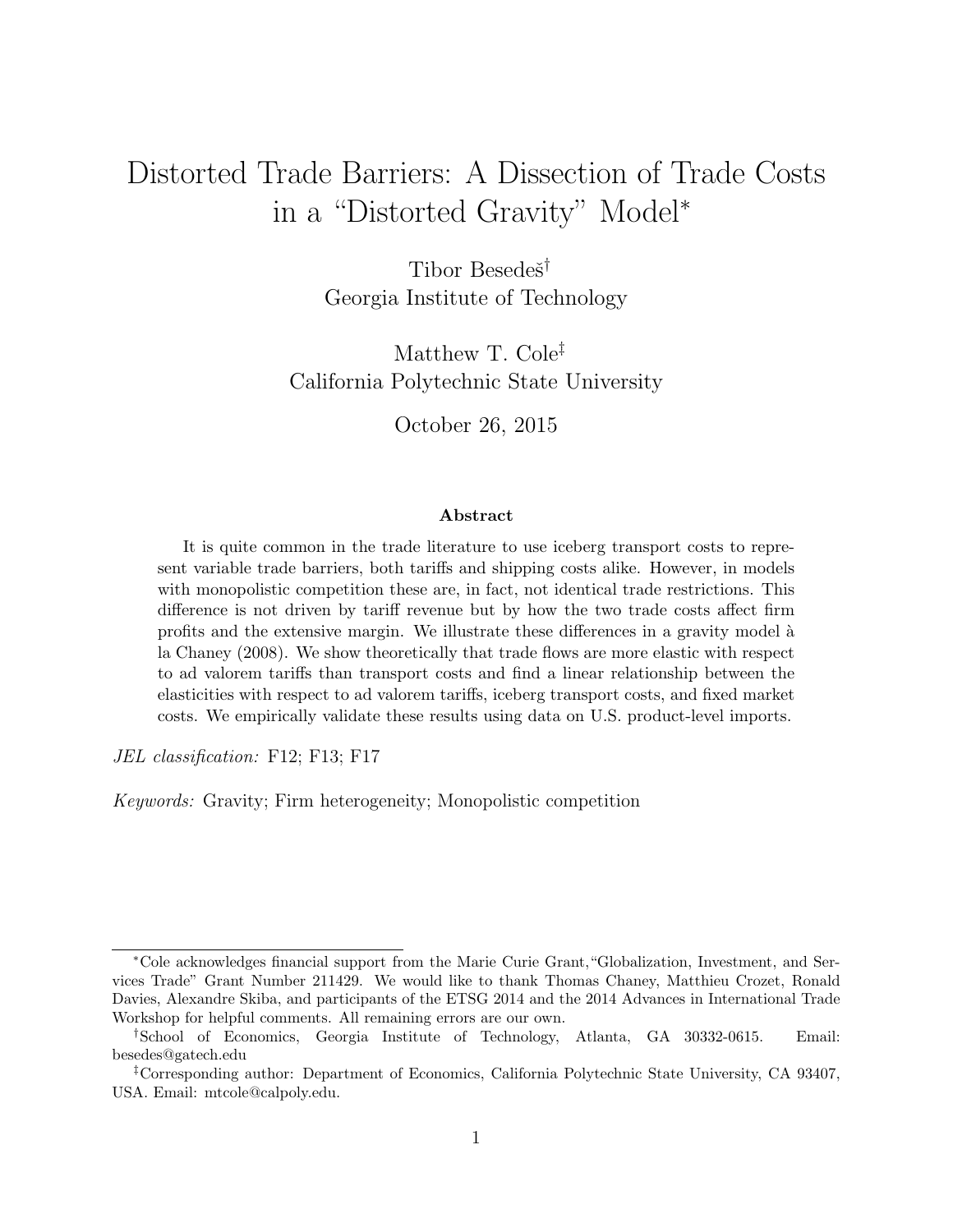## **1 Introduction**

A common approach in the trade literature is to use iceberg transport costs, shipping more than one unit of output to have one unit arrive as a portion "melts" away, to represent variable trade barriers, both tariffs and shipping costs alike. For many models this equivalence is a reasonable assumption; e.g., in models of perfect competition, iceberg transport  $\cos$ ts and ad valorem tariffs are equivalent.<sup>[1](#page-1-0)</sup> In addition, if we are only interested in the intensive margin, then the two trade barriers are equivalent even under monopolistic competition. However, despite the market price being identical under both types of trade barriers in models with monopolistic competition, the *level* of firm profit is not. This has far reaching implications as the level of profit determines firm entry and exit – the extensive margin.<sup>[2](#page-1-1)</sup> It should be noted that this difference is not driven by the fact that tariffs generate income in the destination country (through tariff revenue) and iceberg transport costs generate income in the source country (through an implicit transport sector). The difference in firm profits exists because the firm is able to recoup a portion of its losses in transport via its monopolistic power, whereas tariff revenue is completely captured by the domestic government; i.e. iceberg costs are based on quantity while ad valorem tariffs are based on value.

In this paper we take the difference in variable costs seriously and solve a highly tractable gravity model (based on Chaney 2008) with three costs: fixed costs of production, variable costs based on quantity (iceberg), and variable costs based on value (tariff). Doing this allows us to make several observations. The first observation is that there is a linear relationship linking the trade flow elasticities of all three costs. Specifically, we show that the sum of the elasticity with respect to iceberg costs and fixed costs equals the elasticity with respect to

<span id="page-1-0"></span><sup>&</sup>lt;sup>1</sup>Of course this equivalence hinges on how the researcher deals with the different sources of income either through a transport sector or tariff revenue. The typical approach has been to assume these away.

<span id="page-1-1"></span><sup>&</sup>lt;sup>2</sup>The different effect on firm profit is shown explicitly in Cole  $(2011)$ , which has fixed cost heterogeneity with quasi-linear utility and analyzes how iceberg transport costs and ad valorem tariffs affect the mass of varieties and welfare differently. Schröder and Sørensen (2011) additionally illustrate in a Meltiz (2003) type model how tariffs differ from iceberg transport costs. Neither of these papers highlight this difference in a gravity framework. For a welfare analysis on the differences between per-unit trade costs versus iceberg see Sørensen (2012).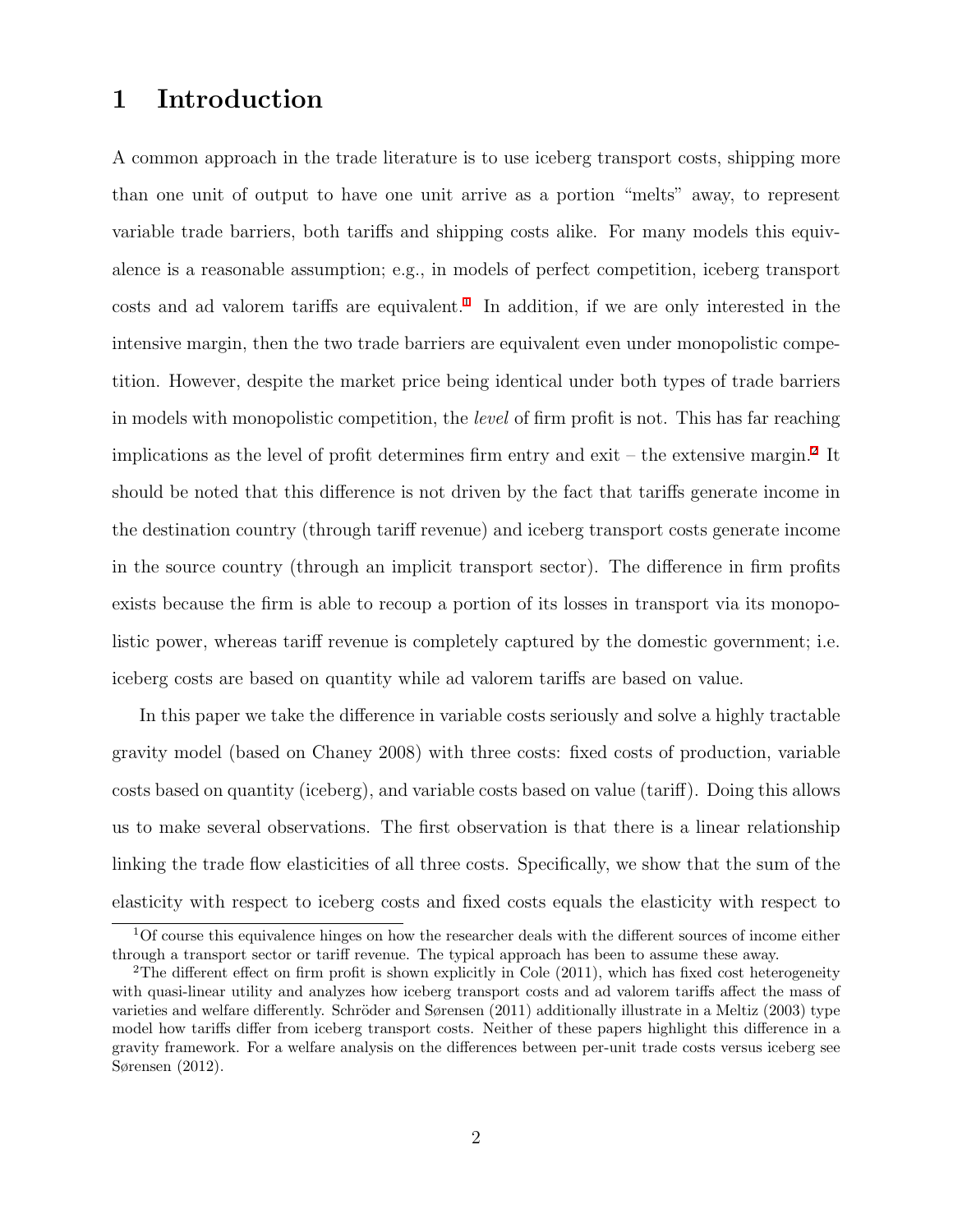tariffs. The second observation is that the elasticity of trade with respect to tariffs is greater (in magnitude) than the elasticity with respect to iceberg transport costs. We provide empirical support for the these two results. In addition, we illustrate that the elasticity of substitution matters in a gravity model with heterogenous firms. That is to say, the heterogenous firm literature (see Eaton and Kortum 2002 and Chaney 2008 for example) has shown the trade elasticity with respect to variable costs only depends on a parameter governing the variation in the distribution of firm productivity.<sup>[3](#page-2-0)</sup> However, if variable costs are based on value rather than quantity (e.g. ad valorem tariffs), the elasticity of substitution does not get canceled out by adding up the intensive and extensive margin effects.

We apply our model to data on U.S. imports at the 10-digit HS level for the year 2001. We use ad valorem tariff data from John Romalis's U.S. Tariff Database and calculate the iceberg transport costs from the available import data as reported by the U.S. Census. Since we are not aware of any direct measures of fixed costs of production at the product level, we examine several proxies for fixed costs. Our starting point is the inverse of the elasticity of substitution from Soderbery (2015) which is estimated at the 10-digit HS level using U.S. data giving us product level variation as our other variables. In order to allow for some country level variation as well (our tariffs and transport cost measures vary both across products and countries), we interact the inverse of the elasticity of substitution with four measures from World Bank's Ease of Doing Business Database: the ease of doing business index, cost to export, time to export, and days to export. Our results are consistent across the five proxies. We are able to empirically confirm that tariff and transport cost elasticities are different, with the tariff elasticity being larger, and that the tariff elasticity is equal to the sum of the transport and fixed cost elasticities. We also show our results are robust across several robustness exercises.

The rest of the paper proceeds as follows. Section [2](#page-3-0) sets up the model, while section [3](#page-8-0) introduces trade into the model and finds the elasticities of trade flows with respect to

<span id="page-2-0"></span><sup>3</sup>For a thorough review of the vast gravity literature see Head and Mayer (2104).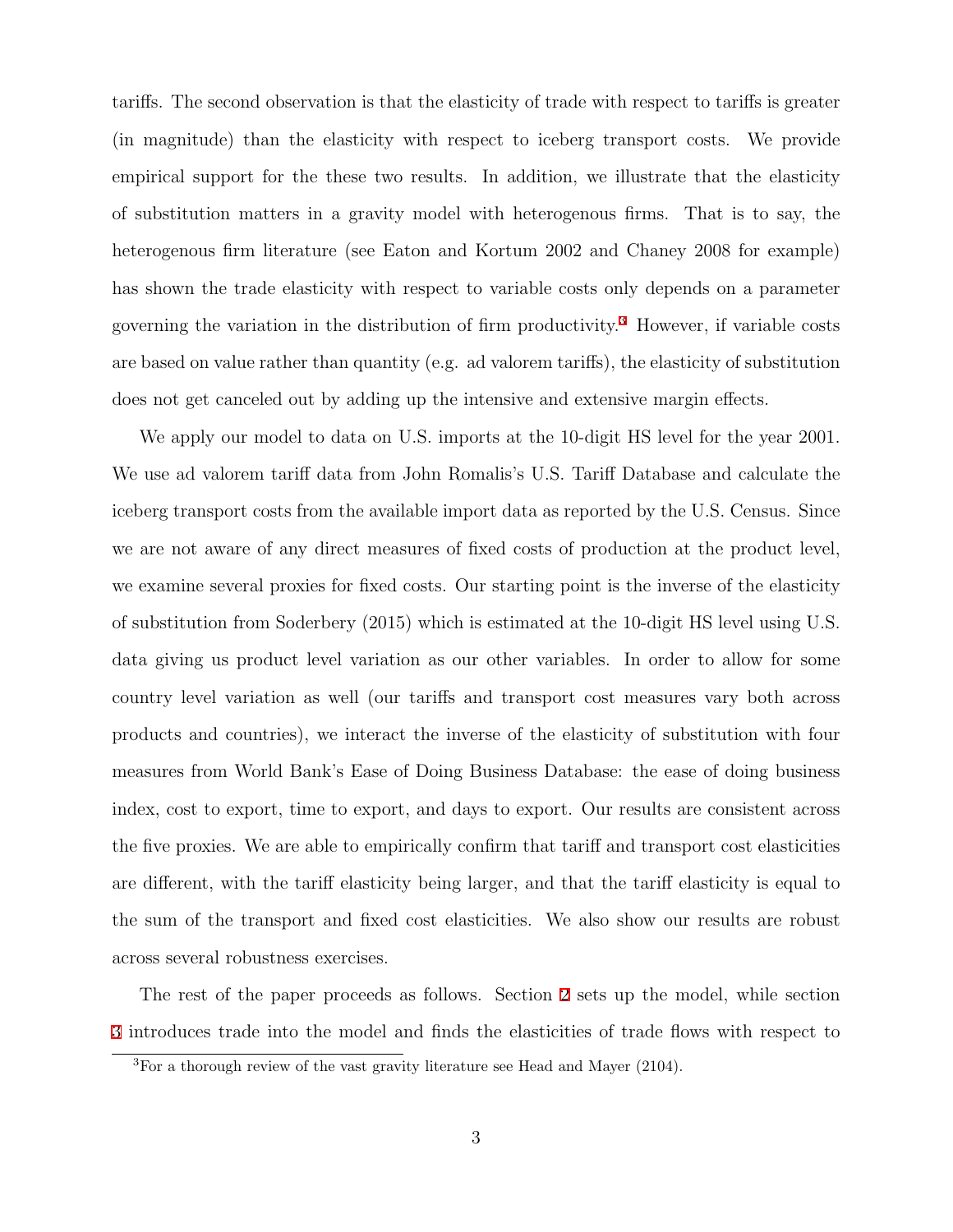both iceberg transport costs and ad valorem tariffs. In section [4](#page-12-0) we examine our predictions empirically and section [5](#page-20-0) concludes.

### <span id="page-3-0"></span>**2 Setup**

We follow Chaney (2008) (henceforth Chaney) very closely, maintaining the notation and setup, with two main exceptions. First, we allow for an ad valorem tariff,  $s_{ij}^h$ , to be charged on goods shipped from country *i* to country *j* in sector *h* where  $t_{ij}^h = 1 + s_{ij}^h > 1$ . Secondly, we allow for the government to sell bonds to the general public in a very specific way. This is a simplifying assumption, but an important one, which we will discuss in greater detail in subsection [2.3.](#page-6-0)

There are *N* potentially asymmetric countries that produce goods using only labor. Country *n* has a population of *Ln*. Consumers in each country maximize utility derived from the consumption of goods from  $H + 1$  sectors. Sector 0 provides a single freely traded homogenous good that pins down the wage in country  $n, w_n$ <sup>[4](#page-3-1)</sup>. The other *H* sectors are made of a continuum of differentiated goods. If a consumer consumes  $q_0$  units of good 0, and  $q_h(\omega)$ units of each variety  $\omega$  of good *h*, for all varieties in the set  $\Omega_h$  (determined in equilibrium), she gets a utility *U*,

$$
U \equiv q_0^{\mu_0} \prod_{h=1}^H \left( \int_{\Omega_h} q_h(\omega)^{(\sigma_h - 1)/\sigma_h} d\omega \right)^{[\sigma_h/(\sigma_h - 1)]\mu_h}, \qquad (1)
$$

where  $\mu_0 + \sum_{h=1}^H \mu_h = 1$ , and where  $\sigma_h > 1$  is the elasticity of substitution between two varieties of good *h*.

<span id="page-3-1"></span><sup>&</sup>lt;sup>4</sup>We assume that every country produces a positive amount of  $q_0$ .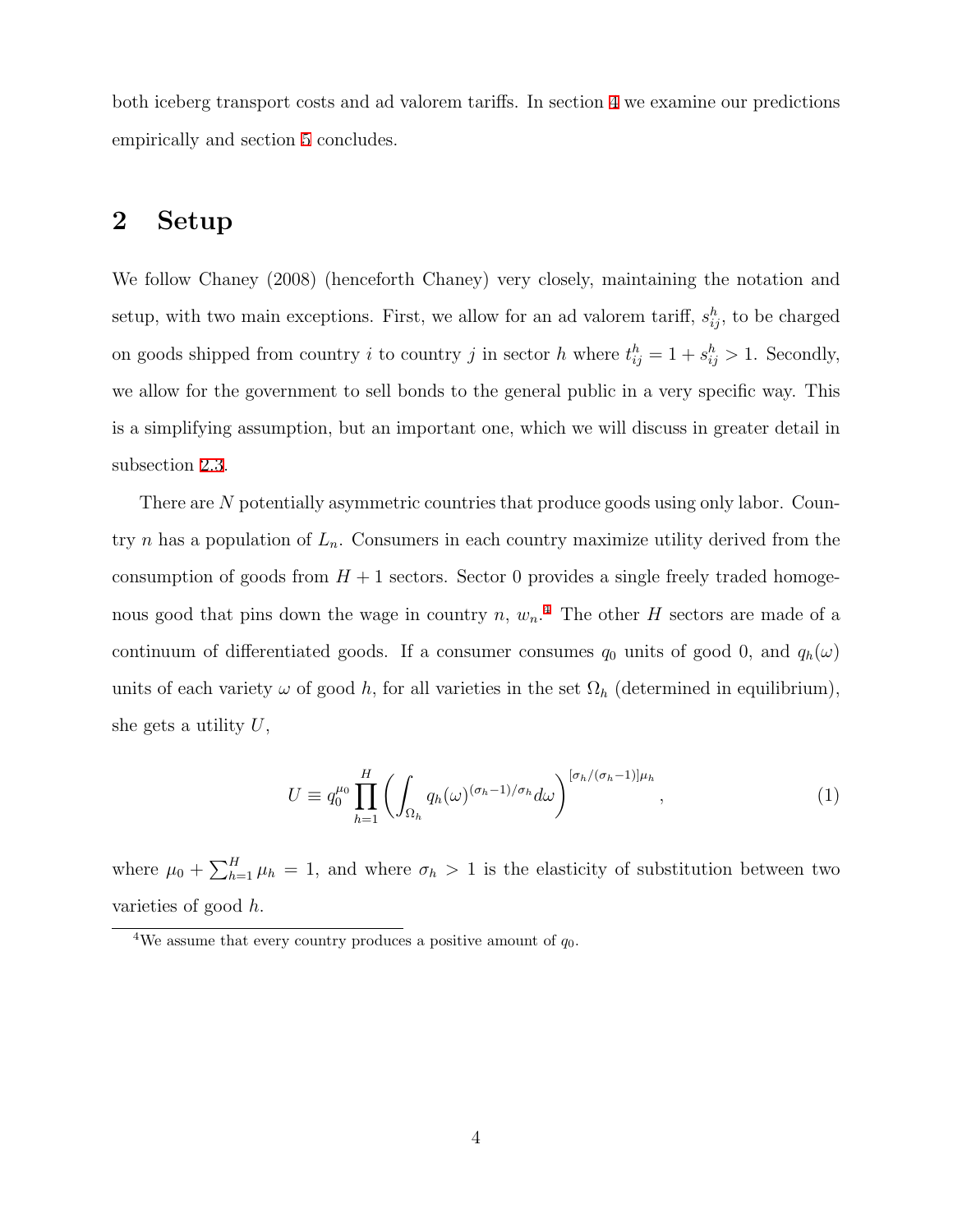### **2.1 Trade Barriers and Technology**

There are three types of trade barriers, two of which are variable and one is fixed. The two variable trade barriers are tariffs,  $t_{ij}^h$ , and iceberg transport costs,  $\tau_{ij}^h$ , while the fixed barrier is given by fixed cost of production,  $f_{ij}^h$ . Each firm in sector *h* draws a random unit labor productivity  $\varphi$  from a Pareto distribution with shape parameter  $\gamma_h$ <sup>[5](#page-4-0)</sup> Following Chaney, we assume the total mass of potential entrants in each sector is proportional to  $w_j L_j$ . The cost of producing *q* units of a good and selling them in country *j* for a firm with productivity  $\varphi$  $is<sup>6</sup>$  $is<sup>6</sup>$  $is<sup>6</sup>$ 

<span id="page-4-4"></span>
$$
c_{ij}^h(p,q) = (t_{ij}^h - 1)pq + \frac{\tau_{ij}^h w_i}{\varphi}q + f_{ij}^h
$$
 (2)

and the total revenue for the same firm is  $t_{ij}^h p q$ . Therefore the profit is

<span id="page-4-3"></span>
$$
\Pi(p,q,\varphi) = t_{ij}^h pq - (t_{ij}^h - 1)pq - \frac{\tau_{ij}^h w_i}{\varphi}q + f_{ij}^h = pq - \frac{\tau_{ij}^h w_i}{\varphi}q + f_{ij}^h,
$$
\n(3)

which collapses to the familiar form found in the literature. The tariff does affect profits, but only through *q*, the quantity demanded. As is standard in these models, the price a firm charges is a constant markup over marginal cost and the price a consumer pays is the price the firm charges plus the tariff,

<span id="page-4-2"></span>
$$
\hat{p}_{ij}^h(\varphi) = \frac{\sigma_h}{(\sigma_h - 1)} \frac{\tau_{ij}^h w_i}{\varphi} \qquad \qquad \text{Firm Price} \qquad (4)
$$

$$
p_{ij}^h(\varphi) = t_{ij}^h \hat{p}_{ij}^h(\varphi) = \frac{\sigma_h}{(\sigma_h - 1)} \frac{t_{ij}^h \tau_{ij}^h w_i}{\varphi}
$$
Consumer Price (5)

Note that the tariff and transport cost have the same effect on the price paid by consumers. However, a tariff equal to transport cost will result in a lower level of profit which will have an effect on the extensive margin. To see this insert the price given by equation

<span id="page-4-1"></span><span id="page-4-0"></span><sup>&</sup>lt;sup>5</sup>Productivity is distributed over  $[1, +\infty)$  according to  $P(\tilde{\varphi}_h < \varphi) = G_h(\varphi) = 1 - \varphi^{-\gamma_h}$ , with  $\gamma_h > \sigma_h - 1$ .

<sup>&</sup>lt;sup>6</sup>For a cleaner equation, we abuse notation and drop the  $i, j$  subscripts on  $p$  and  $q$ . This is also consistent with Chaney.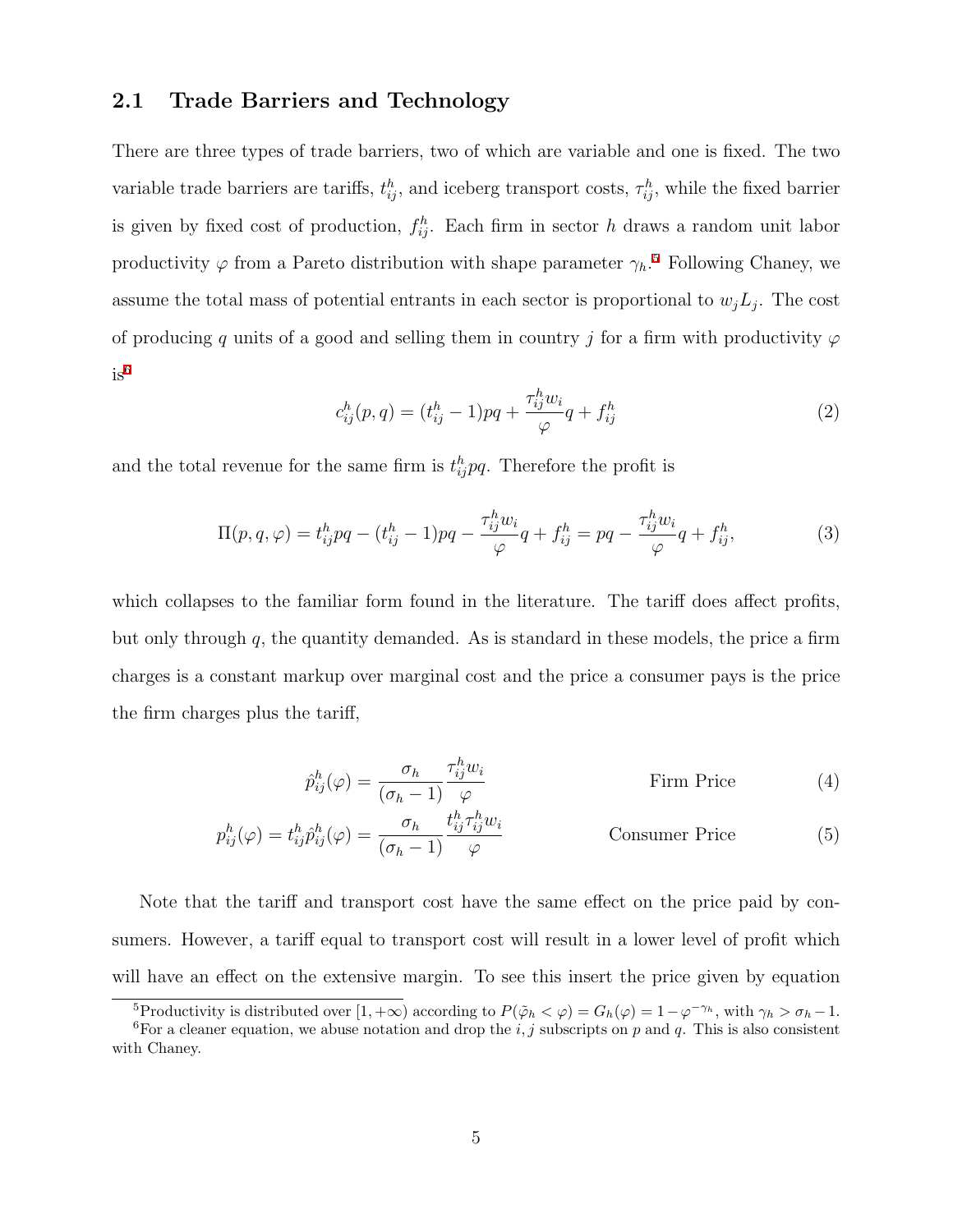([4](#page-4-2)) back into the profit function given by equation ([3\)](#page-4-3):

$$
\Pi(p,q,\varphi) = t_{ij}^h \left[ \frac{\sigma_h}{(\sigma_h - 1)} \frac{\tau_{ij}^h w_i}{\varphi} \right] q - (t_{ij}^h - 1) \left[ \frac{\sigma_h}{(\sigma_h - 1)} \frac{\tau_{ij}^h w_i}{\varphi} \right] q - \frac{\tau_{ij}^h w_i}{\varphi} q + f_{ij}^h,
$$

and as an illustrative example let  $\frac{w_i}{\varphi} = 100$ ,  $\sigma_h = 2$ , and both trade restrictions to be equal,  $t_{ij}^h = \tau_{ij}^h = 1.10$  $t_{ij}^h = \tau_{ij}^h = 1.10$  $t_{ij}^h = \tau_{ij}^h = 1.10$ . We decompose the firm's profit for shipping one unit  $(q = 1)$  in Table 1 while only allowing for one trade barrier at a time. As can be seen, everything is the same except the variable cost under an iceberg specification is less than that of a tariff. The reason stems from when the cost is incurred. Through monopolistic power, the firm is able to recoup a portion of its losses in transport by charging a markup over marginal cost (which includes transport costs), whereas tariff revenue is completely captured by the domestic government.

<span id="page-5-0"></span>

| Table 1: Firm Profit: $q = 1$ |  |  |  |
|-------------------------------|--|--|--|
|-------------------------------|--|--|--|

| Trade Barrier                                | Kevenue | Variable Cost          | Fixed Cost | Profit |
|----------------------------------------------|---------|------------------------|------------|--------|
| Iceberg $(t_{ii}^h = 1, \tau_{ii}^h = 1.10)$ | 220     |                        | $f_{ij}^h$ |        |
| Tariff $(t_{ii}^h = 1.10, \tau_{ii}^h = 1)$  | 220     | $0.1(200) + 100 = 120$ | $f_{ii}^h$ | 100    |

### **2.2 Demand for Differentiated Goods**

The total income spent by workers in country *j*,  $Y_j$ , is the sum of their labor income  $(w_j L_j)$ and of the dividends they get from their portfolio  $(w_j L_j \pi)$ , where  $\pi$  is the dividend per share of the global mutual fund consisting of aggregated firm profits and government bonds. Tariff inclusive exports from country  $i$  to country  $j$  in sector  $h$ , by a firm with labor productivity *φ*, are

$$
x_{ij}^h(\varphi) = p_{ij}^h(\varphi)q_{ij}^h(\varphi) = \mu_h Y_j \left(\frac{p_{ij}^h(\varphi)}{P_j^h}\right)^{1-\sigma_h}
$$
\n(6)

where  $P_j^h$  is the ideal price index for good *h* in country  $j$ .<sup>[7](#page-5-1)</sup>

<span id="page-5-1"></span><sup>7</sup>We have chosen to include tariffs in the value of exports to be consistent with the calculations of Chaney with respect to iceberg transport costs. The proofs for a model using a gravity equation both *inclusive* and *exclusive* of trade costs is available in an online appendix. Though the elasticities obviously change, our claims do not.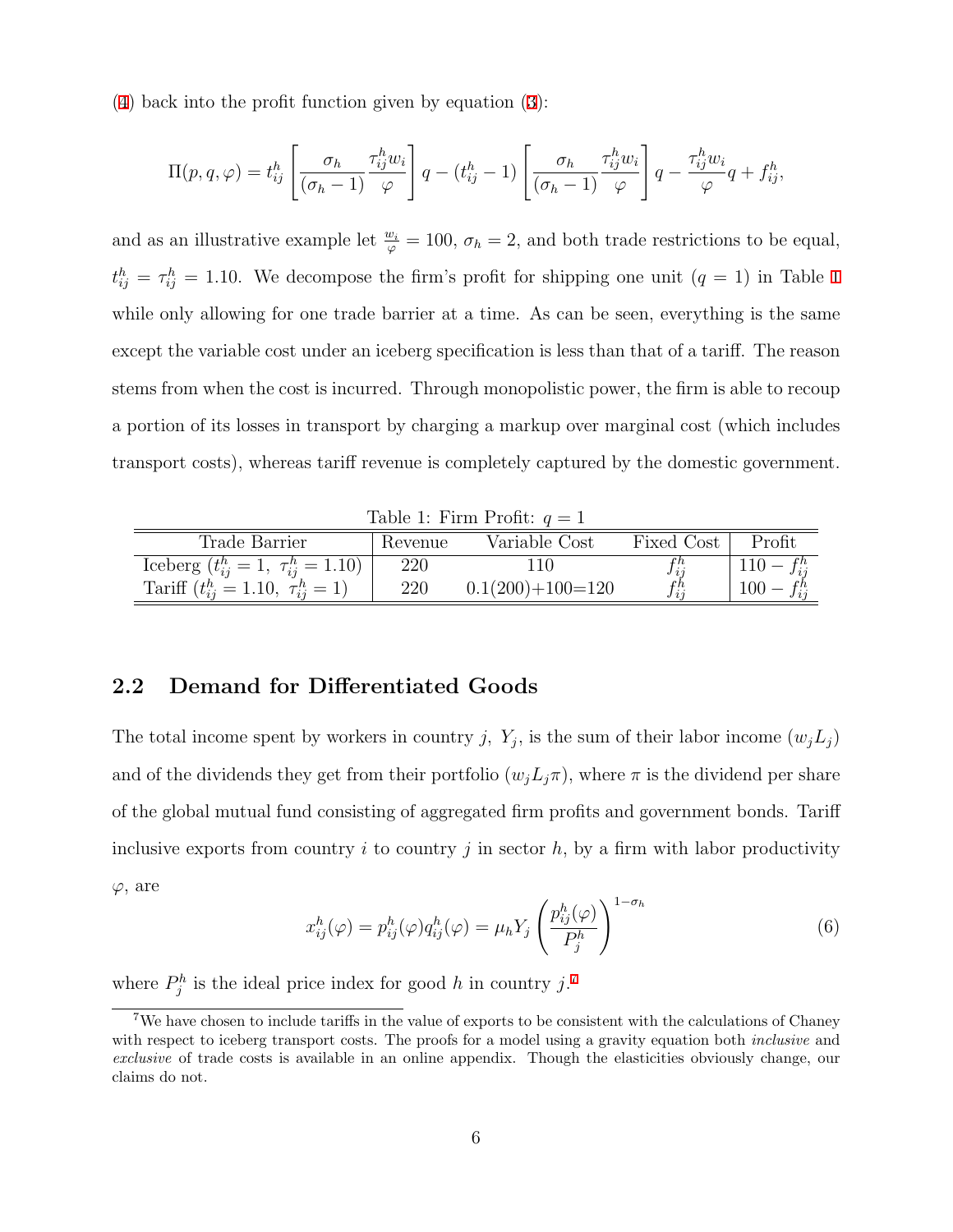If only those firms above the productivity threshold  $\bar{\varphi}_{kj}^h$  in country *k* and sector *h* export to country *j*, the ideal price index for good *h* in country *j*,  $P_j$ , and dividends per share,  $\pi$ , are defined as

$$
P_j^h = \left(\sum_{k=1}^N w_k L_k \int_{\bar{\varphi}_{kj}^h}^{\infty} \left(\frac{\sigma_h}{(\sigma_h - 1)} \frac{t_{kj}^h \tau_{ij}^h w_k}{\varphi}\right)^{1 - \sigma_h} dG_h(\varphi)\right)^{1/(1 - \sigma_h)}
$$
(7)

$$
\pi = \frac{\sum_{h=1}^{H} \sum_{k,l=1}^{N} w_k L_k \left( \int_{\bar{\varphi}_{kl}}^{\infty} \left[ \pi_{kl}^h(\varphi) + b_{kl}^h(\varphi) \right] dG(\varphi) \right)}{\sum_{n=1}^{N} w_n L_n} \tag{8}
$$

where

<span id="page-6-2"></span>
$$
\pi_{kl}^h(\varphi) = \left(\frac{1}{(\sigma_h - 1)}\right) \frac{\tau_{kl}^h w_k}{\varphi} q_{kl}^h(\varphi) - f_{kl}^h \tag{9}
$$

are the net profits that a firm with productivity  $\varphi$  in country k and sector h earns from exporting to country *l*, and

<span id="page-6-1"></span>
$$
b_{kl}^h = \frac{(t_{kl} - 1)p_{kl}^h(\varphi)q_{kl}^h(\varphi)}{t_{kl}\sigma_h} = \left(\frac{(t_{kl} - 1)}{\sigma_h - 1}\right)\frac{\tau_{kl}^h w_k}{\varphi}q_{kl}^h(\varphi)
$$
(10)

is the return on country bond investments. This government bond activity plays an important simplifying role that needs more explanation, but first note that  $b_{kl}^h$  is less than the tariff revenue generated in country *l* for sector *h*, which is

Tariff Revenue = 
$$
\frac{(t_{kl} - 1)p_{kl}^h(\varphi)q_{kl}^h(\varphi)}{t_{kl}} = \sigma_h b_{kl}^h
$$

since  $\sigma_h$  > 1. This means that only a specific portion of tariff revenue is returned to consumers through bond returns.

### <span id="page-6-0"></span>**2.3 Home Government and Tariff Revenue**

It is important to note why the particular treatment of government tariff revenue was chosen. An inherent part of the iceberg transport cost assumption is that output is lost to the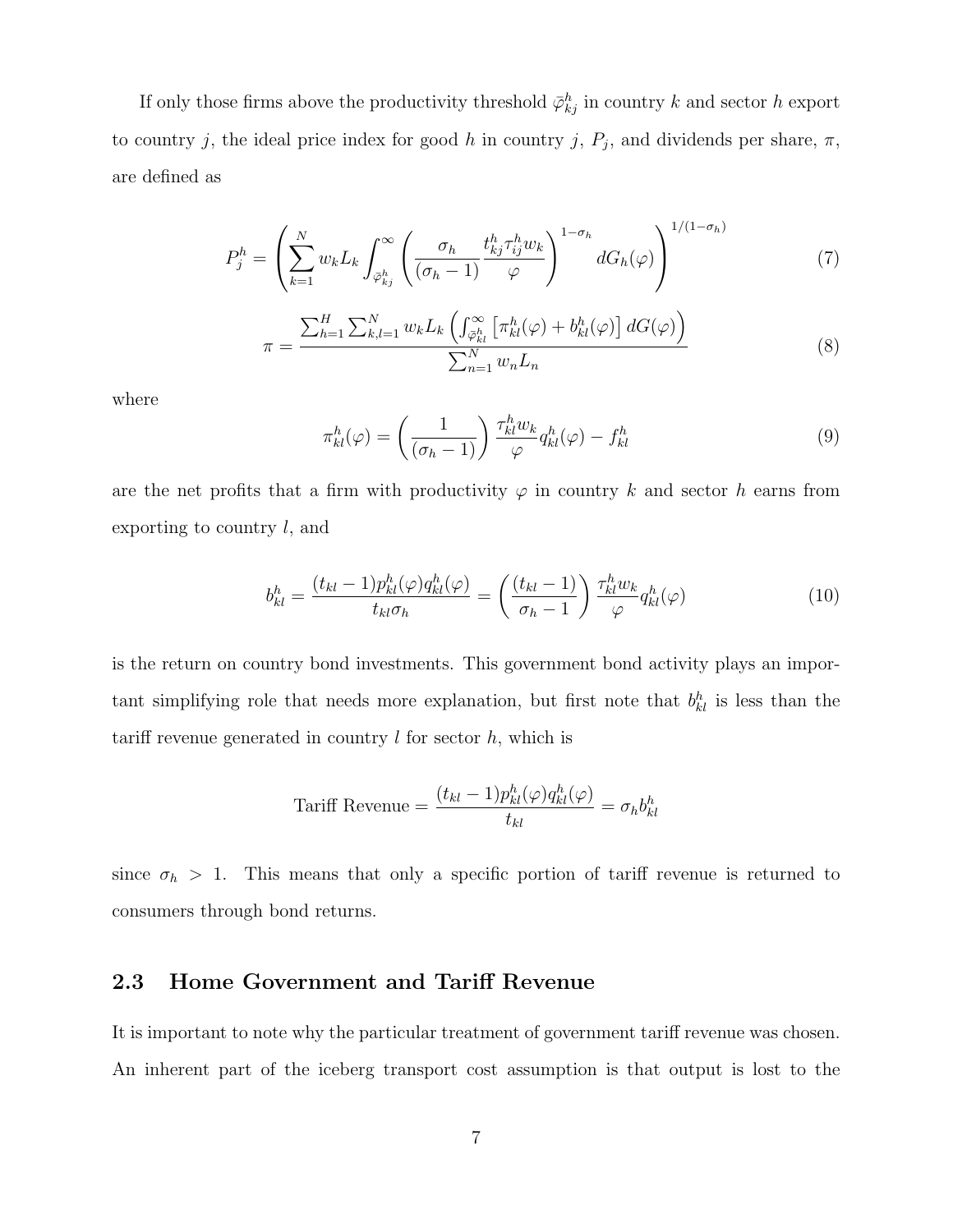economy whereas tariffs create revenue for the government. This makes comparing the two trade restrictions problematic, particularly since our argument is that tariffs affect the extensive margin differently than typical transport costs regardless of any demand effects driven by tariff revenue. Therefore, we require the government to "redistribute" tariff revenue back to world consumers in a particular way. This is done for two reasons: it allows for a very reasonable point of comparison between the two trade barriers and it maintains the high tractability of Chaney's model.

Though it is not explicitly modeled with iceberg transport costs in the literature, there is in fact a transport sector that receives income. It takes labor to produce the output which is "lost" in transport and this labor receives a wage. Given the assumption of sector 0 (the numeraire), this wage is identical across sectors. From a worker's perspective, it doesn't matter which sector (s)he is employed in, including the numeraire. Therefore, we assume that whatever government income from tariff revenue is not used to pay bond holders is spent on the numeraire.

In addition to their wage, a worker receives income from a global mutual fund that redistributes firm profits. This is a very nice assumption that Chaney uses to get zero profits without having the additional complexities of a free entry condition. Since firm profits are lower with a tariff than an identical iceberg transport cost, dividends from this fund are lower and tractability is severely threatened. Therefore, we assume that governments are active in the bond market and keep a budget that results in a specific level of bond payments described by equation ([10](#page-6-1)). Combining firm profits, ([9](#page-6-2)), with government bond payments, ([10](#page-6-1)), results in the following equation:

$$
r_{ij}^h(\cdot) = \pi_{kl}^h + b_{kl}^h = \left(\frac{1}{(\sigma_h - 1)}\right) \frac{t_{kl}^h \tau_{kl}^h w_k}{\varphi} q_{kl}^h(\varphi) - f_{kl}^h,
$$

which is identical to the dividends received in the Chaney model that only included iceberg transport costs. This means that the income, associated with each variety in existence, con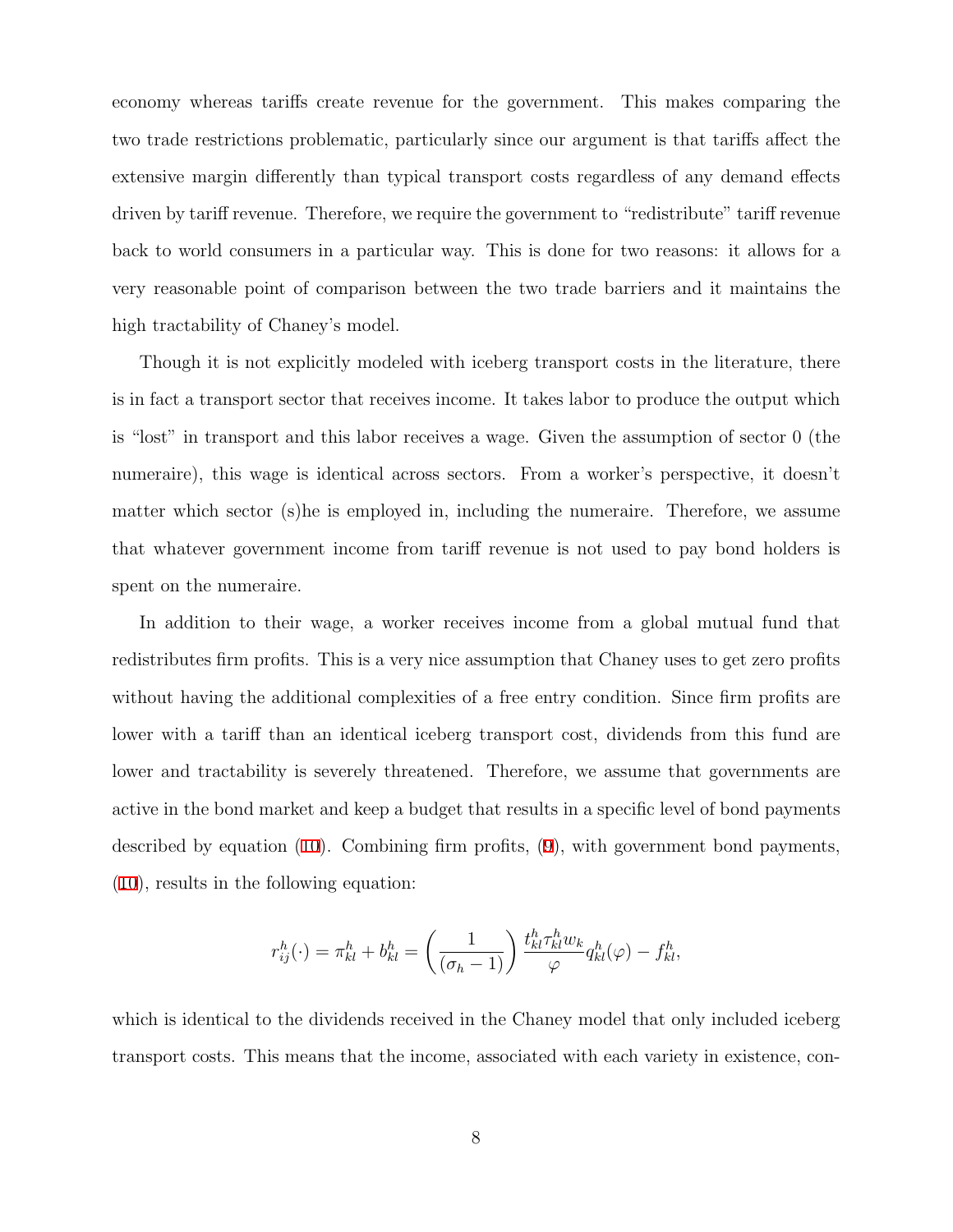sumers receive is identical regardless of how the modeler chooses to represent trade barriers.

## <span id="page-8-0"></span>**3 Trade with Heterogeneous Firms**

In this section, we characterize the equilibrium with trade. Due to the independence of sectors, we only consider sector *h* and drop the *h* superscript. The profits firm  $\varphi$  earns when exporting from country  $i$  to  $j$  are<sup>[8](#page-8-1)</sup>

$$
\pi_{ij} = \frac{\mu Y_j}{t_{ij}\sigma} \left[ \frac{\sigma}{(\sigma - 1)} \frac{w_i t_{ij} \tau_{ij}}{\varphi P_j} \right]^{1-\sigma} - f_{ij}.
$$

Define the threshold  $\bar{\varphi}_{ij}$  from  $\pi_{ij}(\bar{\varphi}_{ij}) = 0$  as the productivity of the least productive firm in country *i* able to export to country *j*:

<span id="page-8-3"></span>
$$
\bar{\varphi}_{ij} = \lambda_1 \left(\frac{f_{ij} t_{ij}^{\sigma}}{Y_j}\right)^{\frac{1}{(\sigma-1)}} \frac{w_i \tau_{ij}}{P_j} \tag{11}
$$

where  $\lambda_1 = \left(\frac{\sigma}{\sigma - 1}\right)$  $\left(\frac{\sigma}{\sigma-1}\right)\left(\frac{\sigma}{\mu}\right)$  $\frac{\sigma}{\mu}$ <sup>1/(*σ*−1)</sup> is a constant. It is easy to see that tariffs affect the threshold firm differently than iceberg transport costs and that, all else equal, a tariff would correspond to a higher threshold (and productivity) than an identical transport cost.

Recalling that  $Y_k = w_k L_k(1 + \pi)$  so  $w_k L_k = \frac{Y_k}{(1 + \pi)^k}$  $\frac{Y_k}{(1+\pi)}$ , the price index can be written as

<span id="page-8-2"></span>
$$
P_j = \lambda_2 Y_j^{\frac{(\sigma-1)-\gamma}{\gamma(\sigma-1)}} \theta_j \tag{12}
$$

where

$$
\lambda_2^{\gamma} = \left(\frac{\gamma - (\sigma - 1)}{\gamma}\right) \left(\frac{\sigma}{\mu}\right)^{\frac{\gamma - (\sigma - 1)}{(\sigma - 1)}} \left(\frac{\sigma}{(\sigma - 1)}\right)^{\gamma} \left(\frac{1 + \pi}{Y}\right)
$$

$$
\theta_j^{-\gamma} = \sum_{k=1}^N \left(\frac{Y_k}{Y}\right) (w_k \tau_{ij})^{-\gamma} t_{kj}^{1 + \frac{\sigma \gamma}{1 - \sigma}} f_{kj}^{1 + \frac{\gamma}{1 - \sigma}}.
$$

<span id="page-8-1"></span><sup>&</sup>lt;sup>8</sup>Note that in order for firm profits to be affected in the same way regardless of the trade barrier, income  $Y_j$  would have to be a constant multiple of  $t_{ij}$ .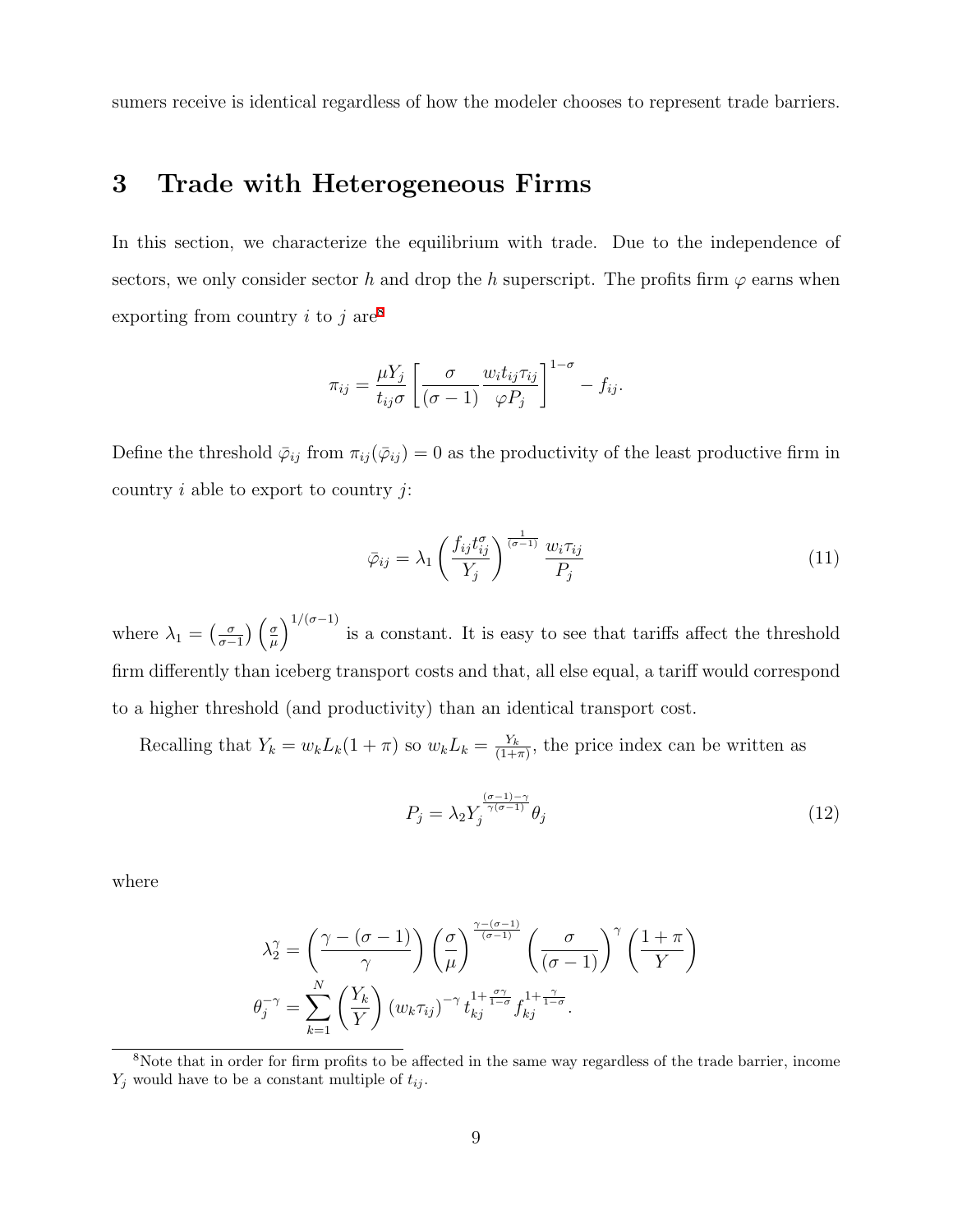The term  $\theta_j$  is a measure of country *j*'s remoteness from the rest of the world. Using the general equilibrium price index, [\(12\)](#page-8-2), we can solve for firm level exports, the productivity thresholds, and total world profits:

$$
x_{ij}(\varphi) = \begin{cases} \lambda_3 \left(\frac{Y_j}{Y}\right)^{\frac{(\sigma-1)}{\gamma}} \left(\frac{\theta_j}{w_i \tau_{ij} t_{ij}}\right)^{\sigma-1} \varphi^{\sigma-1}, & \text{if } \varphi \ge \bar{\varphi}_{ij} \\ 0 & \text{otherwise,} \end{cases}
$$
\n
$$
\bar{\varphi}_{ij} = \lambda_4 \left(\frac{Y}{Y_j}\right)^{\frac{1}{\gamma}} \left(\frac{w_i \tau_{ij}}{\theta_j}\right) \left(f_{ij} t_{ij}^{\sigma}\right)^{\frac{1}{(\sigma-1)}}
$$
\n
$$
Y_i = (1 + \lambda_5) w_i L_i
$$
\n
$$
\pi = \lambda_5
$$
\n(13)

where  $\lambda_3$ ,  $\lambda_4$ , and  $\lambda_5$  are constants.<sup>[9](#page-9-0)</sup>

<span id="page-9-0"></span>9

It is important to note how tariffs and transport costs enter into the equilibrium firm level of exports and productivity thresholds. Since the price consumers pay is identical under the two trade costs, the quantity of each variety sold is identical  $x_{ij}(\varphi)$  – what changes is the number of varieties,  $\bar{\varphi}_{ij}$ . This difference translates into the following gravity equation: Total (trade cost inclusive) exports,  $X_{ij}^h$ , in sector *h* from country *i* to country *j* are given by  $\overline{1}$ 

<span id="page-9-1"></span>
$$
X_{ij}^h = \mu_h \left(\frac{Y_i Y_j}{Y}\right) \left(\frac{w_i \tau_{ij}^h t_i^h \frac{\sigma_h}{\sigma_h - 1} - \frac{1}{\gamma_h}}{\theta_j}\right)^{-\gamma_h} f_{ij}^{-\left[\frac{\gamma_h}{(\sigma_h - 1)} - 1\right]}.
$$
 (14)

Exports are a function of country size  $(Y_i \text{ and } Y_j)$ , workers' productivity  $(w_i)$ , the bilateral

$$
\lambda_3 = \sigma \lambda_4^{1-\sigma}
$$
\n
$$
\lambda_4 = \left[ \left( \frac{\sigma}{\mu} \right) \left( \frac{\gamma}{\gamma - (\sigma - 1)} \right) \frac{1}{(1 + \lambda_5)} \right]^{\frac{1}{\gamma}}
$$
\n
$$
\lambda_5 = \frac{\sum_{h=1}^H \left( \frac{\sigma_h - 1}{\gamma_h} \right) \frac{\mu_h}{\sigma_h}}{1 - \sum_{h=1}^H \left( \frac{\sigma_h - 1}{\gamma_h} \right) \frac{\mu_h}{\sigma_h}}
$$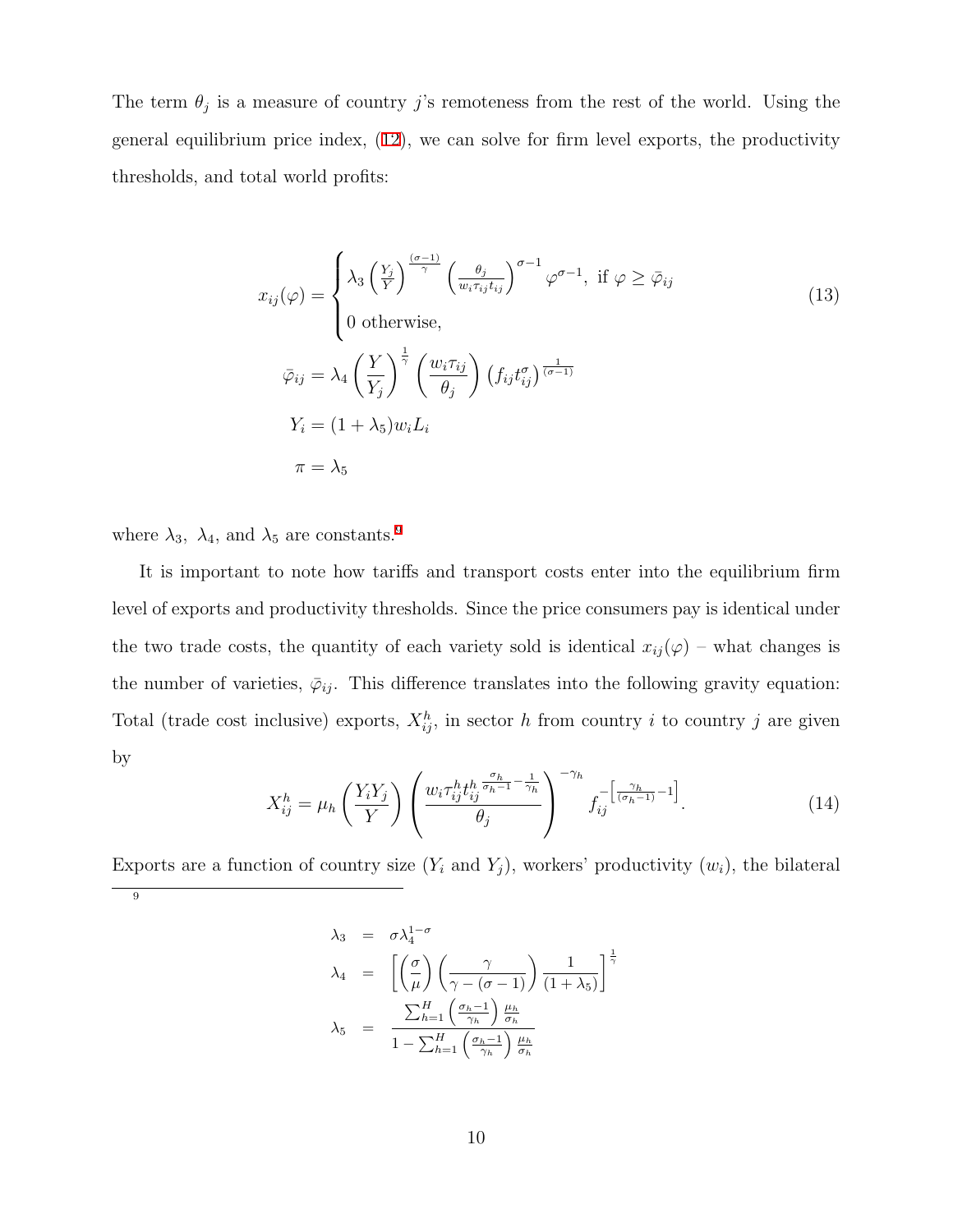trade costs, variable  $(t_{ij}^h, \tau_{ij}^h)$  and fixed  $(f_{ij}^h)$ , and the measure of *j*'s remoteness from the rest of the world  $(\theta_j^h)$ .<sup>[10](#page-10-0)</sup> It can easily be seen that tariffs and trade costs enter the gravity function differently which is purely driven by the extensive margin. This point is made more clearly by separating out the trade elasticities into the two margins. We additionally report the elasticity with respect to fixed costs:

Tariff: 
$$
\rightarrow \vartheta \equiv -\frac{d \ln X_{ij}}{d \ln t_{ij}} = \underbrace{(\sigma - 1)}_{\text{max}} + \underbrace{\frac{\sigma [\gamma - (\sigma - 1)]}{\sigma - 1}}_{\text{max}} = \frac{\sigma \gamma}{\sigma - 1} - 1, \quad (15)
$$

<span id="page-10-2"></span><span id="page-10-1"></span>Intensive Extensive

Iceberg: 
$$
\rightarrow \zeta \equiv -\frac{d \ln X_{ij}}{d \ln \tau_{ij}} = \underbrace{(\sigma - 1)}_{\text{max}} + \underbrace{[\gamma - (\sigma - 1)]}_{\text{max}} = \gamma
$$
 (16)

$$
\text{Fixed Cost: } \rightarrow \xi \equiv -\frac{d \ln X_{ij}}{d \ln f_{ij}} = \underbrace{0}_{\text{other}} + \underbrace{\frac{\gamma}{\sigma - 1} - 1}_{\text{other}} = \frac{\gamma}{\sigma - 1} - 1. \tag{17}
$$

Intensive Extensive

There are three conclusions from these elasticities that warrant particular attention.

**Result 1.** *The elasticity with respect to tariffs is equal to the sum of the elasticity with respect to fixed and iceberg costs:*

<span id="page-10-3"></span>
$$
\xi + \zeta = \vartheta. \tag{18}
$$

Result 1 means that if the researcher believed this model completely and took it to the data, she should test that the estimated coefficients satisfy this restriction. If the restriction is not satisfied then the parameters should be restricted accordingly. The second conclusion is straightforward to see by comparing equation ([15\)](#page-10-1) with ([16](#page-10-2)) and follows from Result 1.

<span id="page-10-0"></span> $10$ The proof of equation ([14](#page-9-1)) is available in the appendix. Furthermore, following Chaney, we also assume that country *i* is small enough and/or remote enough, so that  $\partial \theta_j / \partial t_{ij} \approx 0$  and  $\partial \theta_j / \partial \tau_{ij} \approx 0$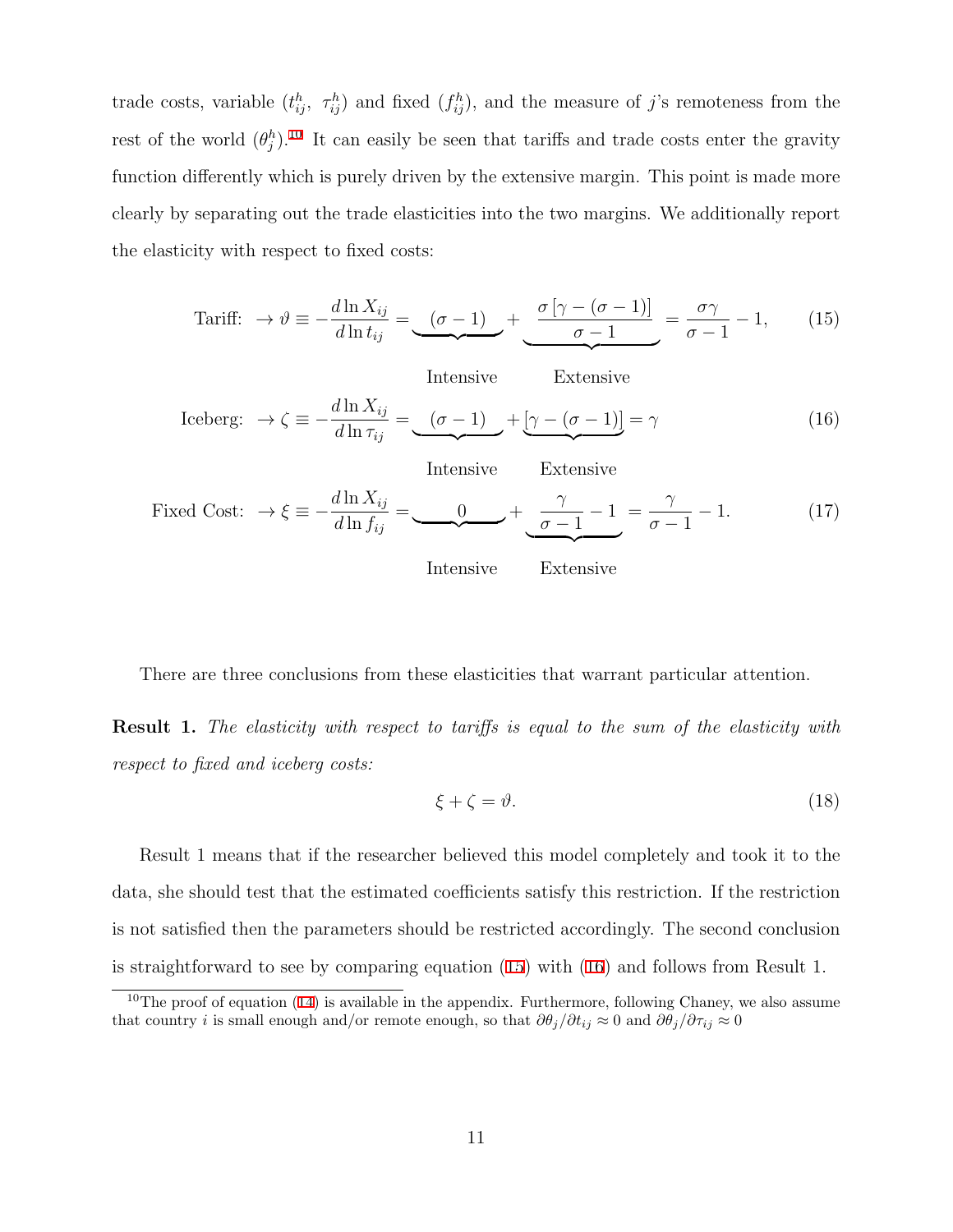**Result 2.** *Trade flows are more elastic with respect to changes in tariffs than transport costs,*

<span id="page-11-1"></span>
$$
\vartheta - \zeta = \frac{\gamma - (\sigma - 1)}{\sigma - 1} > 0.
$$
\n(19)

The difference between trade elasticities depends on two things: the elasticity of substitution and dispersion of productivity among firms in equilibrium. With respect to the elasticity of substitution, the intuition is as follows: For highly competitive industries where a firm's markup is quite low, the ability of a firm to recoup some of its transport costs is also lower and thus the wedge between profit values is smaller. The shape parameter of the firms' productivity distribution also plays an important role. When a sector has a high *γ*, the smaller, less productive firms are producing relatively more of the sector's output. Since changes in tariffs have a greater impact on whether these firms are producing or not, it will then also have a greater impact on the industry's aggregate trade flow.

The third conclusion is that the elasticity of substitution  $(\sigma)$  does play a role in the elasticity of trade flows with respect to variable costs (contrary to the broad claim by Chaney and Eaton and Kortum 2002) when the variable cost is a function of product value; e.g. ad valorem tariffs.[11](#page-11-0) However, the claim by Chaney that the elasticity of trade flows is decreasing in the elasticity of substitution is not only maintained by using tariffs, but is strengthened by it.

**Result 3.** *The elasticity of trade flows with respect to ad valorem tariffs is decreasing in the elasticity of substitution,*

<span id="page-11-2"></span>
$$
\frac{d\vartheta}{d\sigma} = \frac{-\gamma}{(\sigma - 1)^2} < 0. \tag{20}
$$

It is crucial to point out how important the extensive margin is for the last two results; equations [\(19](#page-11-1)) and ([20](#page-11-2)). If, for example, there was no entry and exit in the export sector, the tariff elasticity would be identical to the iceberg trade cost elasticity. Moreover, the

<span id="page-11-0"></span><sup>&</sup>lt;sup>11</sup>Though not explicitly shown in this model, due to the specific treatment of income, it is intuitive that other trade costs such as insurance would have a similar effect.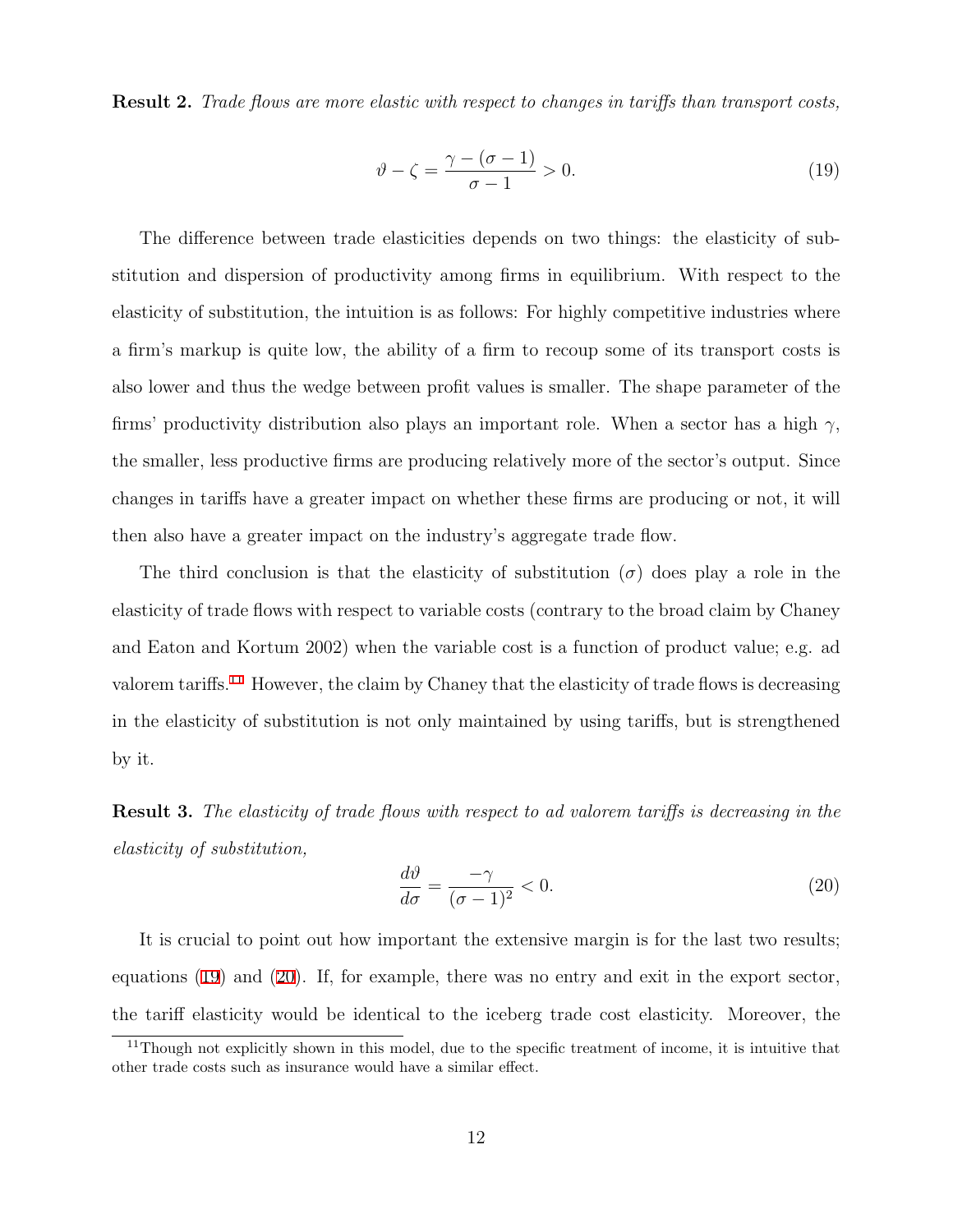magnitude would be increasing in the elasticity of substitution which is the prediction of Krugman (1980). Therefore, as we move from the theory to the empirics, the reader should keep in mind where a tractable (and simplified) theoretical model may fail us in the real world. In particular, the theory assumes that the extensive margin is able to react to changes in trade costs in line with the intensive margin. This can fail for various reasons. One such reason is that productivity is distributed by a discrete distribution instead of continuous. In this case, the zero profit condition (equation ([11](#page-8-3))) becomes a non-negative profit condition and it is possible for the least productive exporting firm to make positive ex post profits and the next firm down in the productivity ladder would make negative profits if it exported. Therefore, a sufficiently small change in trade costs would have no effect on the extensive margin. Another possibility is that there are additional barriers to entry outside of the current model. Finally, in terms of timing, the model assumes firms can enter and exit the foreign market as quickly as an incumbent firm can adjust its production. This is particularly important in a time series model as the effect of the extensive margin would lag behind that of the intensive margin otherwise.

## <span id="page-12-0"></span>**4 Empirical Application**

We examine our model empirically using U.S. 10-digit HS imports data sourced from the U.S. Census' Imports of Merchandize for the year 2001. To conduct an empirical investigation, in addition to trade data, we need three more pieces of information: tariffs, transportation costs, and fixed costs of production. We use John Romalis's U.S. Tariff Database (Feenstra, Romalis, and Schott 2002) as the source of tariff rates the U.S. assessed in 2001. While the Census data allow us to calculate the average collected tariff as it provides information on duties collected and the dutiable value of imports (as has been done by Besedes and Prusa 2013, among others), we prefer to use the U.S. Tariff Database as it provides us with actual tariffs the U.S. assesses, the rates which firms react to. We use the product-level value of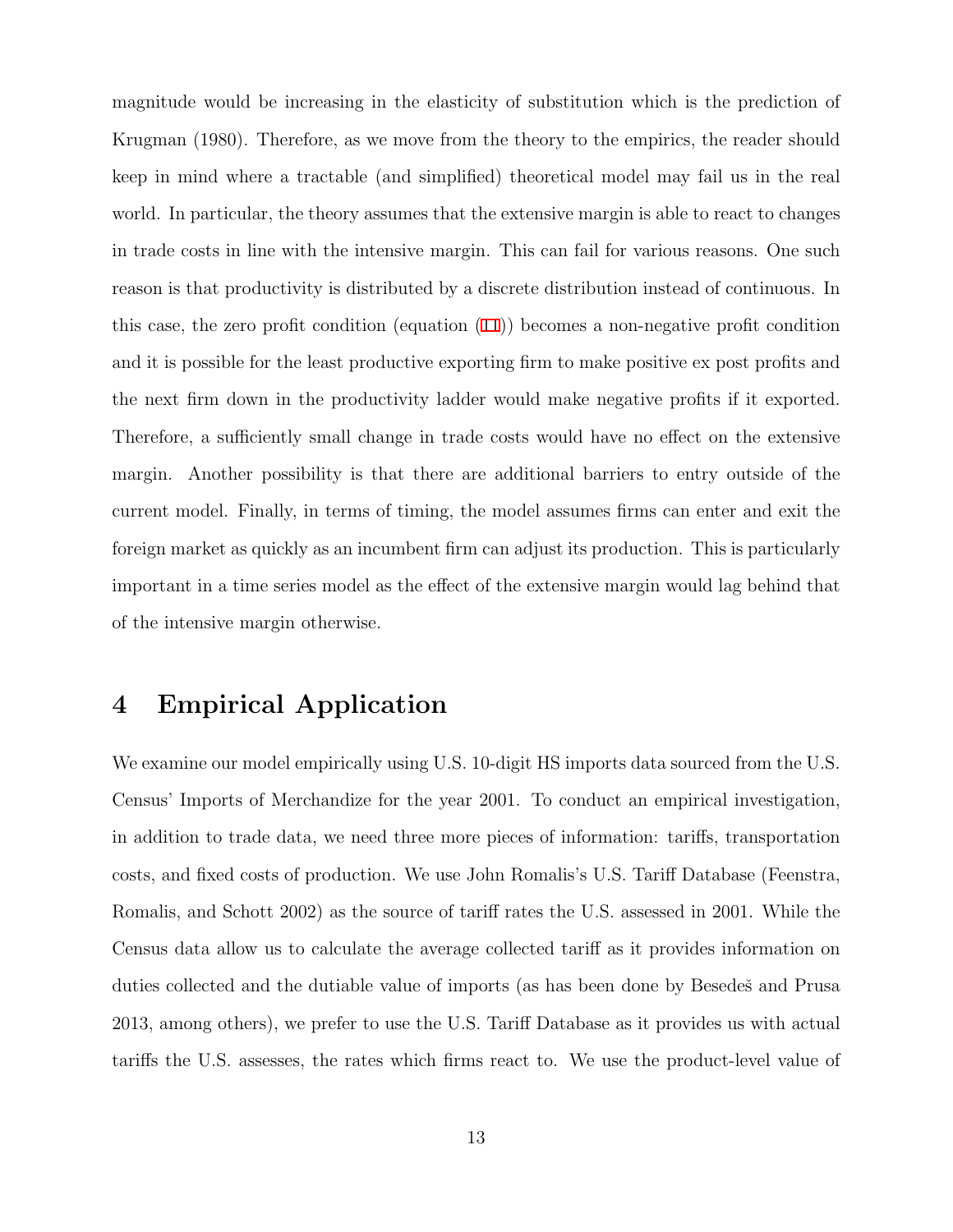imports inclusive of collected duties as well as charges for freight and insurance given our model.<sup>[12](#page-13-0)</sup> We restrict our sample to products with positive tariffs, as our model applies to instances where trade costs are positive.<sup>[13](#page-13-1)</sup> We further restrict the sample by dropping observations with unreasonably high transportation costs, which we define as transport costs equal to the value of imports.<sup>[14](#page-13-2)</sup> The Census data allow us to calculate the ad valorem transport cost for every country-product pair observed in the data. We use the ratio of import charges (all freight, insurance, and other charges exclusive of the tariff charged) and imports as the iceberg-melt factor.

The most difficult data to obtain for our exercise are data on fixed costs of production at the country-product level. We are not familiar with any source of data providing such information, so we resort to several proxies for fixed costs. Assuming constant marginal costs (as is the case in our model following equation [2](#page-4-4)) and increasing returns to scale in production, the elasticity of substitution is directly related to fixed costs, with a lower elasticity implying higher fixed costs. Our first proxy for fixed costs is the inverse of the elasticity of substitution that we source from Soderbery (2015), who provides estimates of the elasticity of substitution at the 10-digit HS level. We use the inverse of the elasticity of substitution so that a higher value corresponds to higher fixed costs. One potential difficulty with respect to using the elasticity of substitution as a proxy for fixed costs is that it only varies across the 10-digit HS product codes, but not countries. In order to introduce variation across countries we interact the inverse of the elasticity of substitution with data from World Bank's Ease of Doing Business Database which have been used to proxy for fixed costs: the ease of doing business index, cost to export, documents to export, and time to export. We use each measure for the earliest year available which is 2011 for the ease of doing business

<span id="page-13-0"></span><sup>&</sup>lt;sup>12</sup>We note that our results are qualitatively unchanged if we use imports exclusive of collected duties and charges for freight and insurance.

<span id="page-13-1"></span><sup>&</sup>lt;sup>13</sup>The inclusion of imports of zero-tariff products which face positive transport and fixed costs would bias the elasticity of trade with respect to tariffs downward given there would be a number of observations with a zero tariff. Our results reported below are qualitatively unchanged if we include all zero-tariff observations along with a dummy variable which identifies them.

<span id="page-13-2"></span><sup>&</sup>lt;sup>14</sup>There are 931 such observations.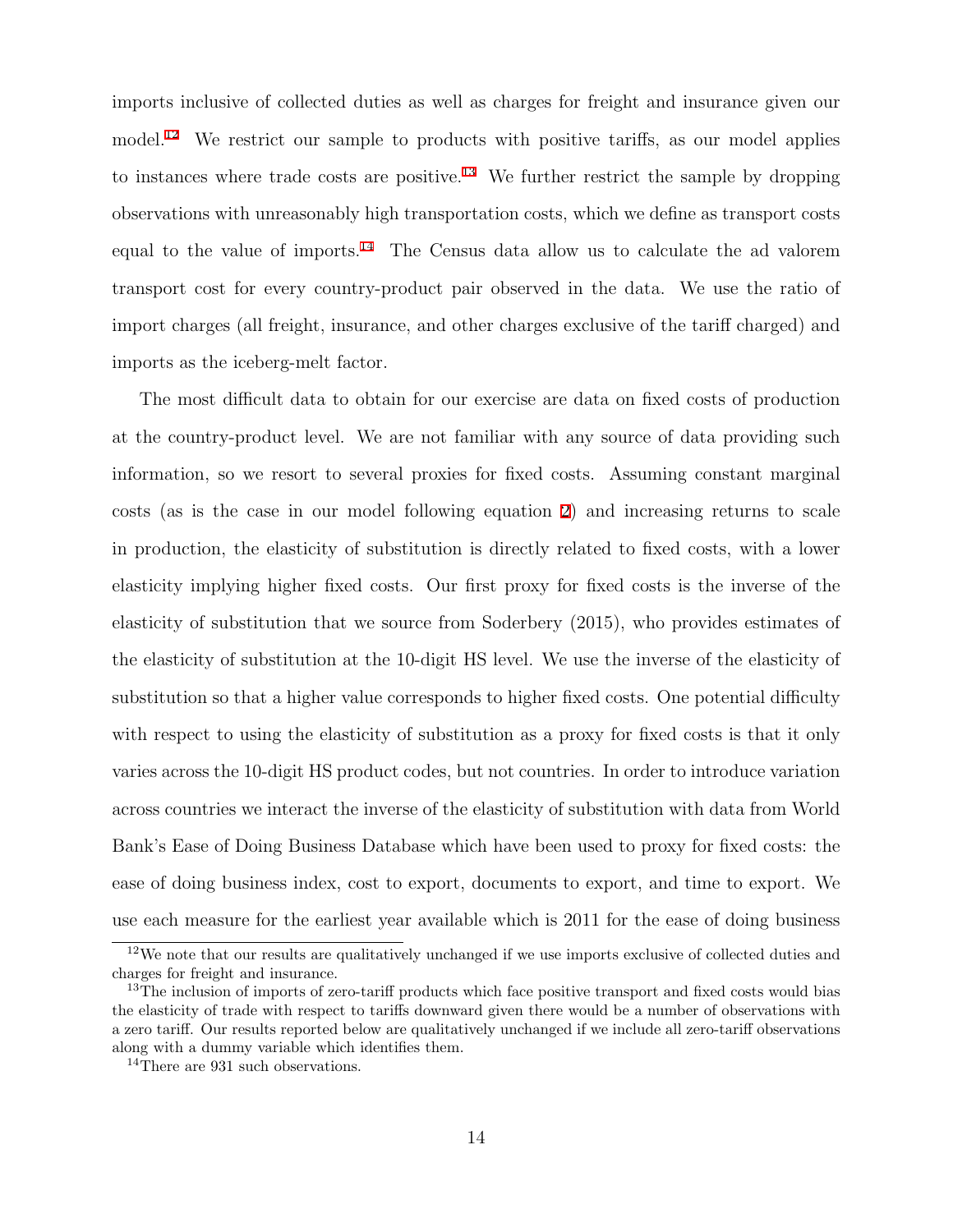index and 2005 for the remaining three measures. As we will show, our results are not particularly sensitive with respect to any of these four measures.

We estimate a gravity equation using OLS with the log of U.S. imports of product *h* from country *i* (ln  $X_i^h$ ) as our dependent variable and regress it on the log of tariffs (ln  $t_i^h$ ), transportation costs  $(\ln \tau_i^h)$ , and fixed costs  $(\ln f_i^h)$ . We include country level fixed effects as a proxy for multilateral resistance terms  $(r_i)$ . We estimate

$$
\ln X_i^h = \beta_0 + \beta_1 \ln t_i^h + \beta_2 \ln \tau_i^h + \beta_3 \ln f_i^h + r_i + \epsilon_i^h \tag{21}
$$

where  $|\beta_1| = \vartheta$ ,  $|\beta_2| = \zeta$ ,  $|\beta_3| = \xi$ , and  $\epsilon_i^h$  is the error term. The results from our basic specification using all available data are shown in Table [2](#page-15-0). The last two rows in the table report the p-values resulting from testing whether estimated coefficients satisfy restriction ([18](#page-10-3)), that the elasticity of trade flows with respect to tariff and transport costs add up to the elasticity with respect to fixed costs, and restriction [\(19](#page-11-1)), that the elasticity with respect to tariffs exceeds the elasticity with respect to transport costs. In the latter case we conduct a test on the equality of the two estimates and report the p-value from the one-sided test.

We first note that our estimated coefficients are largely consistent across the five different proxies of fixed costs we use. Our estimates imply that the elasticity of U.S. imports with respect to tariffs is between -0.471 and -0.480, with respect to transport costs between -0.376 and -0.379, and with respect to fixed costs between -0.037 and -0.040, though the elasticity with respect to fixed costs is not significantly different than zero. However, we are more interested in ascertaining whether the implied restrictions are satisfied than in the size of the estimated coefficients. Let us first focus on Result 1. In every specification we cannot reject the hypothesis that the elasticities with respect to transport costs and fixed costs add up to the elasticity with respect to tariffs. Since we only use a proxy for fixed costs, and not direct measures of fixed costs, our preference is that we test whether the coefficient satisfy the predicted relationship, rather than appropriately constraining estimated coefficients. As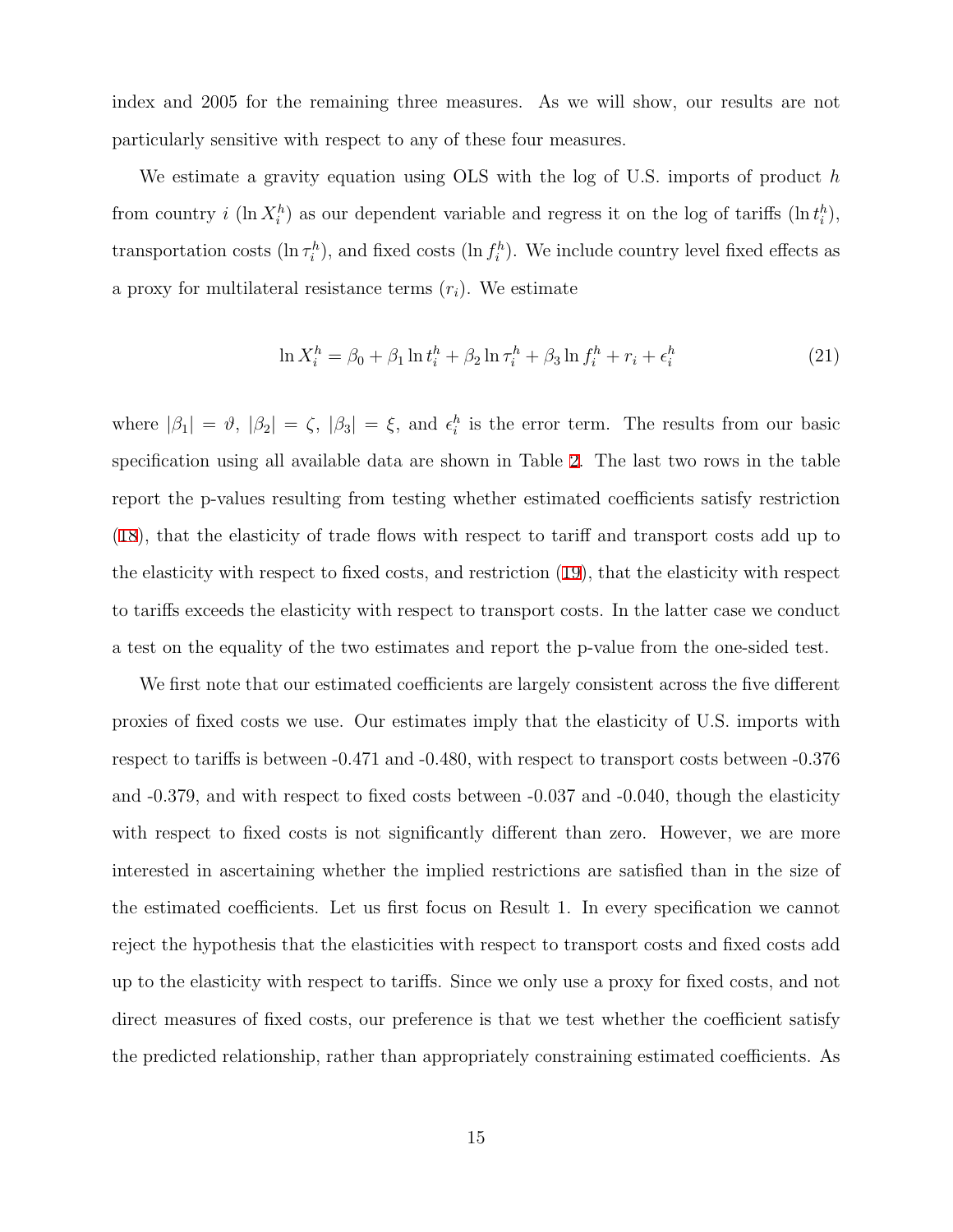|                                     | Fixed cost proxy |                                            |             |             |             |  |
|-------------------------------------|------------------|--------------------------------------------|-------------|-------------|-------------|--|
|                                     |                  | Elasticity of substitution interacted with |             |             |             |  |
|                                     | Elasticity of    | Ease of doing                              | $\cos t$    | Documents   | Time        |  |
|                                     | substitution     | business                                   | to export   | to export   | to export   |  |
| Tariff rate $(-\vartheta)$          | $-0.471***$      | $-0.480***$                                | $-0.478***$ | $-0.478***$ | $-0.478***$ |  |
|                                     | (0.08038)        | (0.08116)                                  | (0.08168)   | (0.08168)   | (0.08168)   |  |
| Transport cost $(-\zeta)$           | $-0.376***$      | $-0.377***$                                | $-0.379***$ | $-0.379***$ | $-0.379***$ |  |
|                                     | (0.03648)        | (0.03710)                                  | (0.03735)   | (0.03735)   | (0.03735)   |  |
| Fixed cost $(-\xi)$                 | $-0.040*$        | $-0.037$                                   | $-0.037$    | $-0.037$    | $-0.037$    |  |
|                                     | (0.02284)        | (0.02289)                                  | (0.02301)   | (0.02301)   | (0.02301)   |  |
| Constant                            | $10.367***$      | $10.452***$                                | $10.595***$ | $10.407***$ | $10.440***$ |  |
|                                     | (0.20885)        | (0.24390)                                  | (0.29960)   | (0.22722)   | (0.23725)   |  |
| Observations                        | 45,918           | 45,053                                     | 44,762      | 44,762      | 44,762      |  |
| Number of countries                 | 88               | 66                                         | 60          | 60          | 60          |  |
| $\mathbf{R}^2$                      | 0.058            | 0.060                                      | 0.060       | 0.060       | 0.060       |  |
| Test hypotheses and                 |                  |                                            |             |             |             |  |
| p-values                            |                  |                                            |             |             |             |  |
| Result 1: $\vartheta = \zeta + \xi$ | 0.5268           | 0.4550                                     | 0.4801      | 0.4801      | 0.4801      |  |
| Result 2: $\vartheta = \zeta$       | 0.1085           | 0.0957                                     | 0.1045      | 0.1045      | 0.1045      |  |

<span id="page-15-0"></span>Table 2: Full Sample

The dependent variable is log of imports. Country fixed effects are included, robust standard errors clustered on countries are in parenthesis with \*, \*\*, \*\*\* denoting significance at  $10\%$ , 5%, and 1%.

far as Result 2 is concerned note that in every specification the tariff elasticity is estimated to be larger than the transport cost elasticity (in absolute value). Note however, that only when we proxy for fixed costs using both the elasticity of substitution and ease of doing business data can we reject the null hypothesis of the equality of the two elasticities with some degree of significance (10% level).

As discussed at the end of section [3](#page-8-0) it is possible that the extensive margin differs across products with some products having a lot of entry and exit and some having little entry and exit. For the latter group of products, we should observe no differences in tariff and transport cost elasticities, while the difference should be significant for products where there is a lot of activity along the extensive margin. In order to examine the extent to which the extensive margin affects our results we split our sample according to the extent of activity on the extensive margin. We use two definitions of the extensive margin. We first calculate, by each product, the amount of entry and exit in 2001. We then define the extensive margin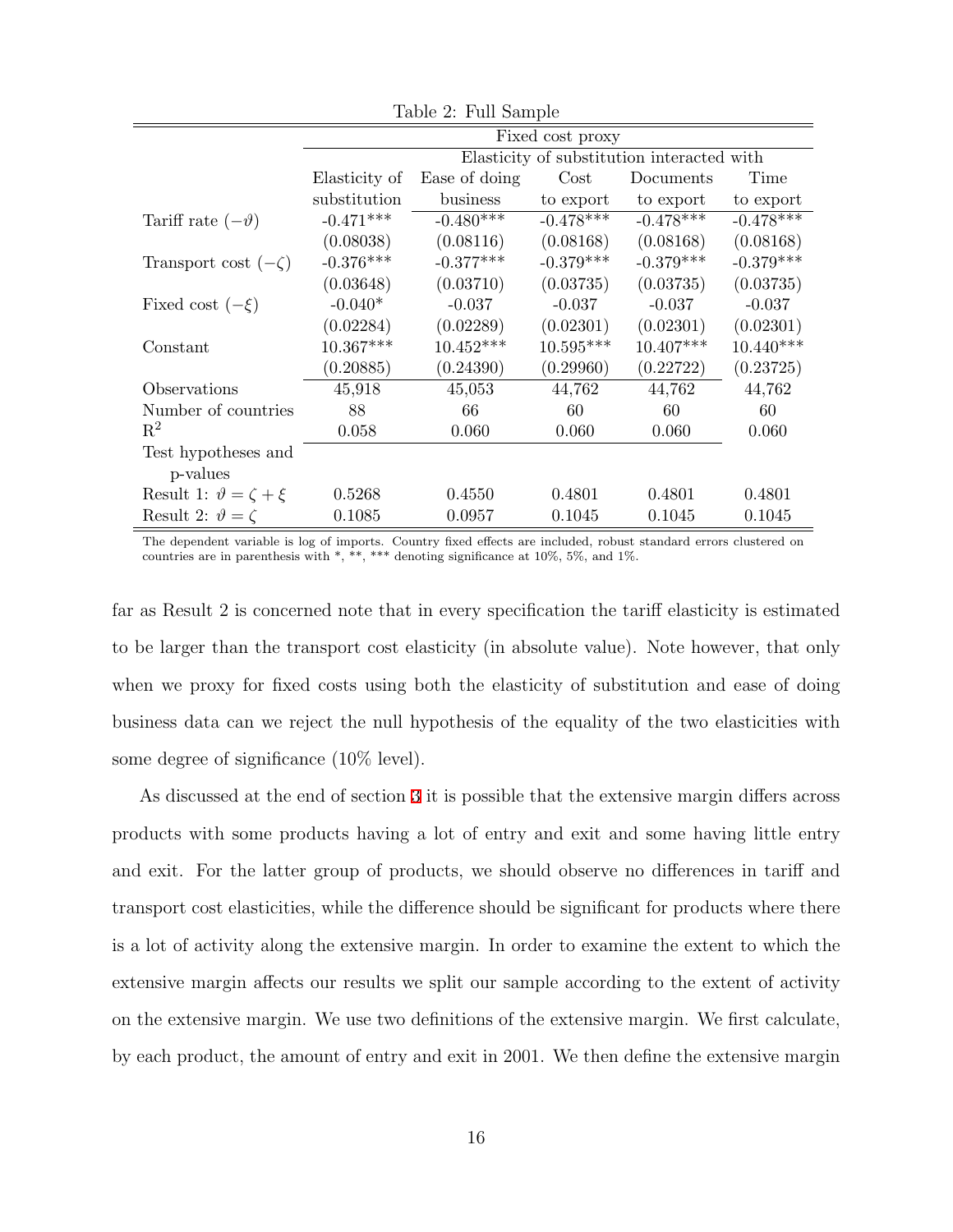as the total turnover (sum of entry and exit) and as net turnover or net entry (entry*−*exit). How active must the extensive margin be for the predicted difference to be observed is an empirical question since the model is silent on it. After experimenting with various values, we found that the extensive margin must be very active for the predicted differences to emerge. Under both definitions of the extensive margin, once we reach the 95<sup>th</sup> in the distribution of extensive margin values we start observing the predicted differences.[15](#page-16-0) Table [3](#page-17-0) collects the results from estimating our model using both the high and low extensive margin samples. In order to conserve space, we only present the results for one of the Doing Business variables (Ease of doing business), while noting that the other three generate qualitatively identical results.

It is clear that differences in the extensive margin across products play an important role. Limiting our sample to just those products where there is more activity along the extensive margin (top panel of [3](#page-17-0)), strengthens our results. Not only does the difference between the trade and transport cost elasticities grow, it becomes significant at the 1% level in every specification. In addition, we again cannot reject the hypothesis that the trade elasticity is equal to the sum of the transport cost and fixed cost elasticities. To fully confirm the important role played by the extensive margin, the bottom panel of Table [3](#page-17-0) collects the results from estimating our specifications on the remaining sample of products characterized by lower activity along the extensive margin. Note that in this sample Result 1 still holds, but not Result 2, confirming the theoretical prediction that when there is not much activity along the extensive margin the elasticity of trade flows with respect to tariffs equals that with respect to transport costs.

Unfortunately, our data preclude us from examining Result 3 empirically, that the elasticity of trade with respect to tariffs is decreasing in the elasticity of substitution. We use the elasticity of substitution as a proxy for fixed costs giving us product level variation. For this reason we are reluctant to also use it as the elasticity of substitution given the difficulty

<span id="page-16-0"></span><sup>&</sup>lt;sup>15</sup>For the total turnover definition, the  $95<sup>th</sup>$  percentile is entry and exit adding to 26, while for net entry the 95th occurs when net entry is lower than -7 or higher than 5.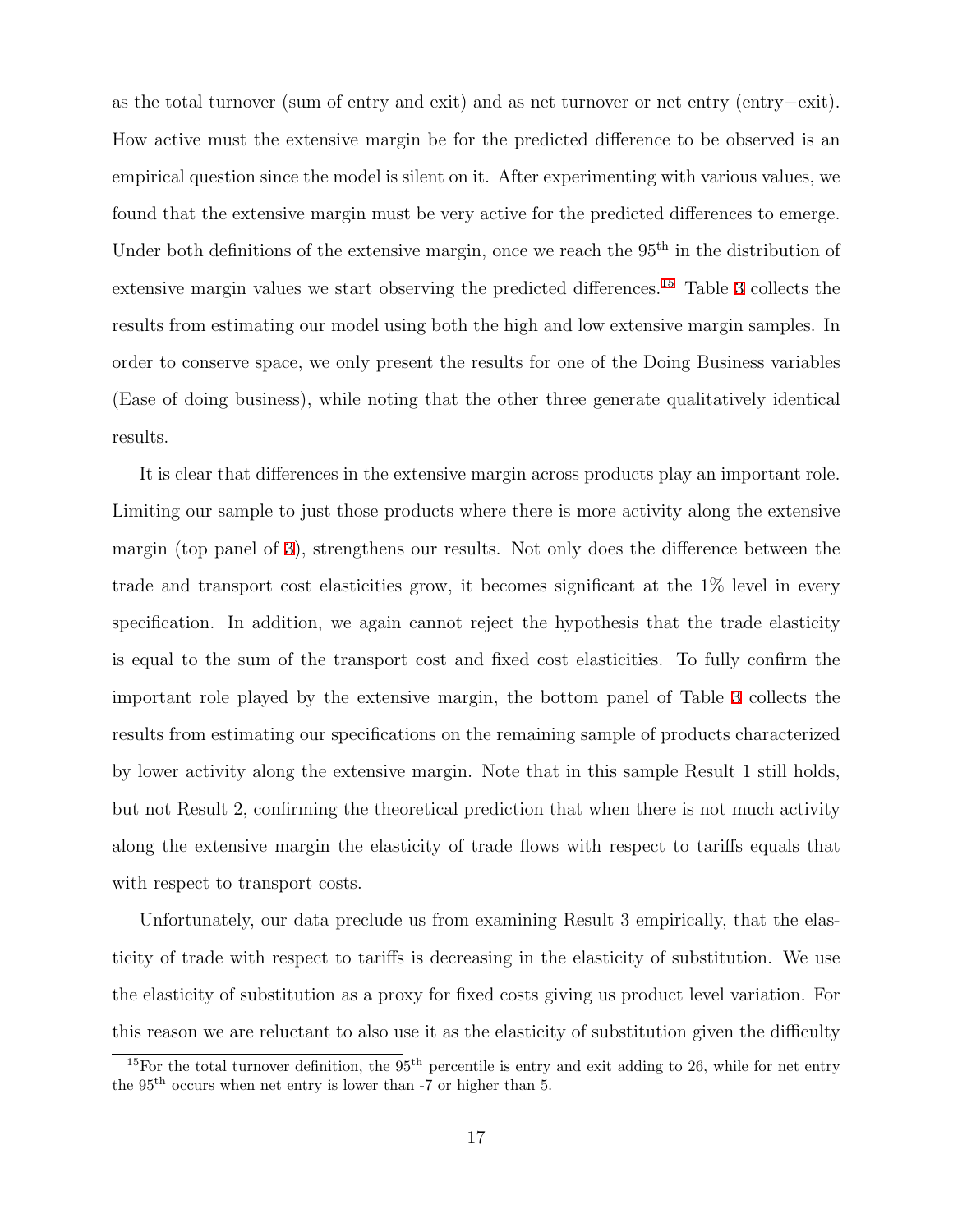|                                     | High extensive margin |                |               |               |  |  |
|-------------------------------------|-----------------------|----------------|---------------|---------------|--|--|
|                                     |                       | Total turnover | Net entry     |               |  |  |
|                                     | Elasticity of         | Ease of doing  | Elasticity of | Ease of doing |  |  |
|                                     | substitution          | business       | substitution  | business      |  |  |
| Tariff rate                         | $-0.861***$           | $-0.869***$    | $-0.729***$   | $-0.730***$   |  |  |
|                                     | (0.09844)             | (0.09984)      | (0.09958)     | (0.10036)     |  |  |
| Transport cost                      | $-0.392***$           | $-0.401***$    | $-0.356***$   | $-0.360***$   |  |  |
|                                     | (0.06235)             | (0.06354)      | (0.04899)     | (0.04957)     |  |  |
| Fixed cost                          | $-0.386***$           | $-0.382***$    | $-0.186***$   | $-0.176***$   |  |  |
|                                     | (0.04117)             | (0.04032)      | (0.03907)     | (0.03932)     |  |  |
| Constant                            | $9.163***$            | $10.377***$    | $9.939***$    | $10.478***$   |  |  |
|                                     | (0.27887)             | (0.30992)      | (0.29779)     | (0.31117)     |  |  |
| Observations                        | 2,479                 | 2,361          | 3,170         | 3,067         |  |  |
| Number of countries                 | 73                    | 60             | 72            | 61            |  |  |
| $\mathbf{R}^2$                      | 0.153                 | 0.159          | 0.110         | 0.112         |  |  |
| Test p-values                       |                       |                |               |               |  |  |
| Result 1: $\vartheta = \zeta + \xi$ | 0.5641                | 0.5610         | 0.1399        | 0.1323        |  |  |
| Result 2: $\vartheta = \zeta$       | 0.0004                | 0.0005         | 0.0012        | 0.0015        |  |  |

<span id="page-17-0"></span>Table 3: The Role of Extensive Margin

|                                     | Low extensive margin |                |                        |               |  |
|-------------------------------------|----------------------|----------------|------------------------|---------------|--|
|                                     |                      | Total turnover |                        | Net entry     |  |
|                                     | Elasticity of        | Ease of doing  | Elasticity of          | Ease of doing |  |
|                                     | substitution         | business       | substitution           | business      |  |
| Tariff rate                         | $-0.446***$          | $-0.456***$    | $-0.44\overline{3***}$ | $-0.453***$   |  |
|                                     | (0.07910)            | (0.07971)      | (0.08074)              | (0.08144)     |  |
| Transport cost                      | $-0.371***$          | $-0.372***$    | $-0.378***$            | $-0.379***$   |  |
|                                     | (0.03846)            | (0.03909)      | (0.03941)              | (0.04010)     |  |
| Fixed cost                          | $-0.018$             | $-0.015$       | $-0.018$               | $-0.015$      |  |
|                                     | (0.02196)            | (0.02200)      | (0.02161)              | (0.02168)     |  |
| Constant                            | $10.444***$          | $10.459***$    | $10.435***$            | $10.451***$   |  |
|                                     | (0.20286)            | (0.23513)      | (0.20787)              | (0.23823)     |  |
| Observations                        | 43,439               | 42,692         | 42,748                 | 41,986        |  |
| Number of countries                 | 88                   | 66             | 88                     | 66            |  |
| $\mathbf{R}^2$                      | 0.055                | 0.056          | 0.055                  | 0.057         |  |
| Test p-values                       |                      |                |                        |               |  |
| Result 1: $\vartheta = \zeta + \xi$ | 0.4893               | 0.4072         | 0.5750                 | 0.4866        |  |
| Result 2: $\vartheta = \zeta$       | 0.1514               | 0.1285         | 0.1940                 | 0.1674        |  |

The dependent variable is log of imports. Country fixed effects are included, robust standard errors clustered on countries are in parenthesis with \*, \*\*, \*\*\* denoting significance at 10%, 5%, and 1%.

that would create in interpreting our results.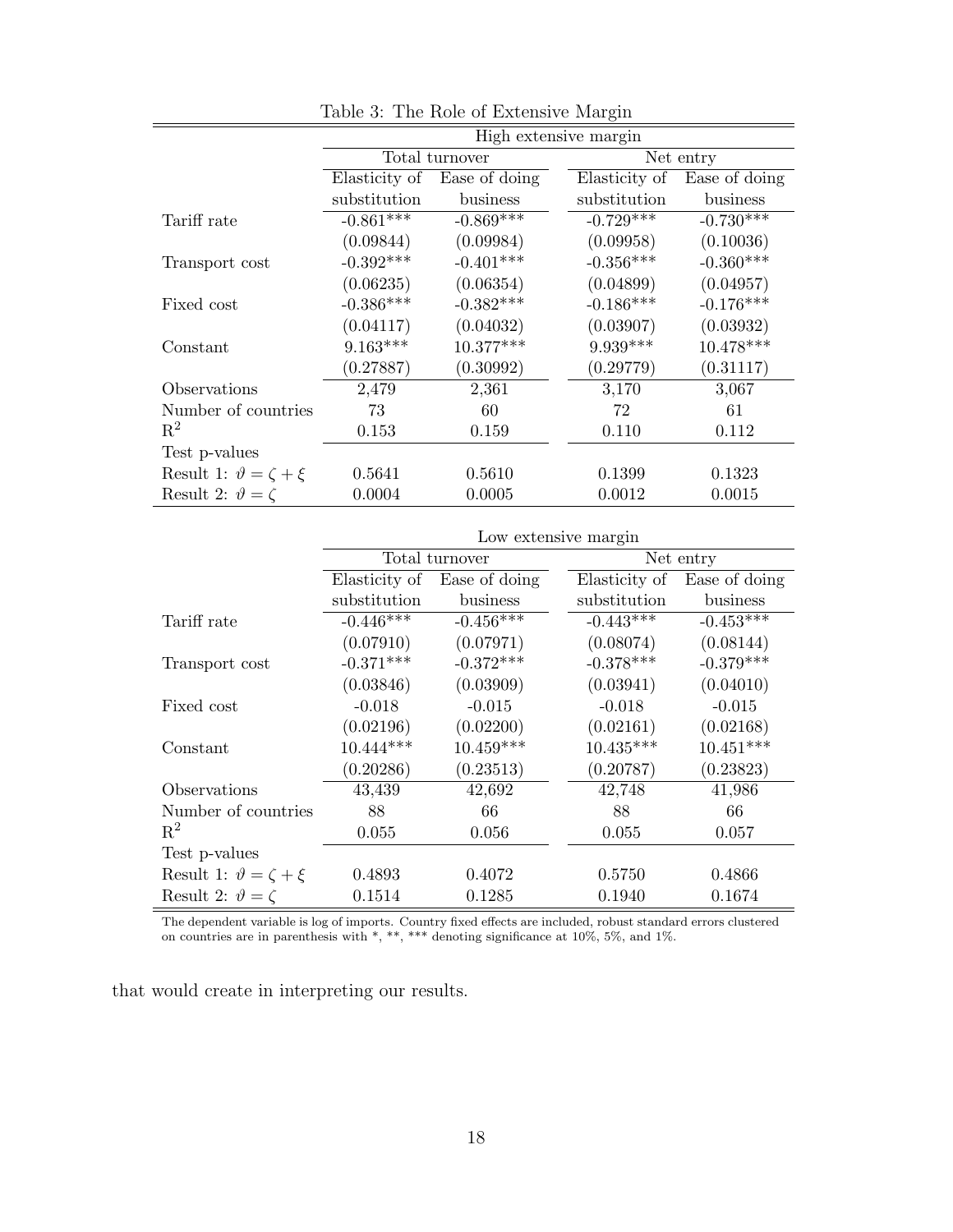#### **4.1 Robustness**

#### **4.1.1 Tariff measures**

In assessing the robustness of our results we first turn our attention to the tariff data. The U.S. Census data on imports in 2001 consists of 251,920 observations. The largest sample we use in Table [2](#page-15-0) consists of 45,918 observations. Some 95% of the remaining 200,602 observations are not used due to them being associated with either zero tariffs or missing tariff information, while the remainder either do not have observations on fixed costs or transport costs or have unreasonably high transport costs. The large number of observations with zero tariffs is at odds with the observation that the U.S. Census data report positive duty collected for 150,688 observations or almost 60%. This discrepancy likely stems from rules of origins not having been satisfied for some imports resulting in them receiving the MFN treatment, rather than the preferred duty-free entry or from some exporters not taking advantage of preferential access to the U.S., either out of ignorance or unwillingness to file the necessary paperwork.

In order to examine the sensitivity of our results to this behavior, we offer the two panels in Table [4](#page-19-0) where we replicate the main regressions from Tables [2](#page-15-0) and [3](#page-17-0) with the elasticity of substitution as a measure of fixed costs, while using two different measures of tariffs. In the top panel we supplement the Romalis Tariff Database with U.S. 2001 MFN tariffs rates for every observation where our original tariff data report a tariff of zero and the Census data report positive duties collected. We do so under the assumption that if an exporter does not file the necessary paperwork to obtain preferential access to the U.S. market or does not satisfy rules of origin, their exports will receive MFN treatment. The bottom panel uses the Census data to calculate the average assessed tariff by taking a ratio of collected duties and the dutiable value of imports. The former approach increases our sample size to 68,162, and the latter to 120,541 observations, almost a half of all observed in 2001. In the latter approach the unused observations either have no duties collected resulting in a zero tariff or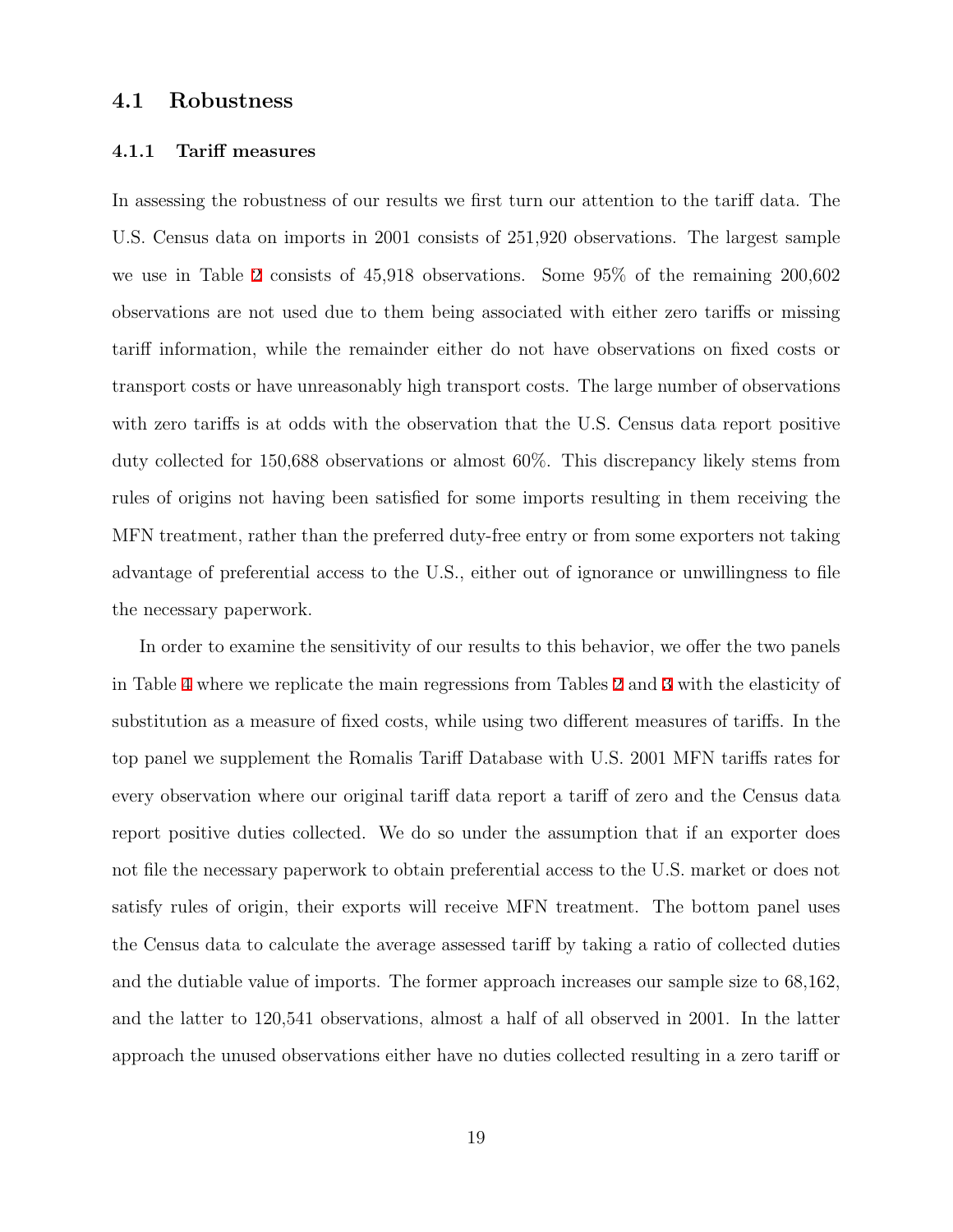are missing other information.

<span id="page-19-0"></span>

| Table 4: Different Measures of Tariffs        |              |                        |             |                |                      |  |
|-----------------------------------------------|--------------|------------------------|-------------|----------------|----------------------|--|
| Romalis (2001) tariffs along with MFN tariffs |              |                        |             |                |                      |  |
|                                               | All          | High extensive margin  |             |                | Low extensive margin |  |
|                                               | observations | Total turnover         | Net entry   | Total turnover | Net entry            |  |
| Tariff rate                                   | $-0.371***$  | $-0.798***$            | $-0.605***$ | $-0.341***$    | $-0.344***$          |  |
|                                               | (0.06249)    | (0.08509)              | (0.08064)   | (0.06209)      | (0.06294)            |  |
| Transport cost                                | $-0.355***$  | $-0.388***$            | $-0.361***$ | $-0.350***$    | $-0.356***$          |  |
|                                               | (0.03026)    | (0.04973)              | (0.03954)   | (0.03181)      | (0.03227)            |  |
| Fixed cost                                    | $-0.071***$  | $-0.441***$            | $-0.220***$ | $-0.045**$     | $-0.045**$           |  |
|                                               | (0.01887)    | (0.03427)              | (0.03285)   | (0.01822)      | (0.01836)            |  |
| Constant                                      | $10.694***$  | $9.363^{\ast\ast\ast}$ | $10.389***$ | $10.786***$    | $10.751***$          |  |
|                                               | (0.16083)    | (0.23073)              | (0.25005)   | (0.15862)      | (0.15941)            |  |
| Observations                                  | 68,162       | 4,368                  | 5,308       | 63,794         | 62,854               |  |
| Number of country                             | <b>200</b>   | 166                    | 165         | 199            | 198                  |  |
| $R^2$                                         | 0.042        | 0.125                  | 0.075       | 0.039          | 0.040                |  |
| Test p-values                                 |              |                        |             |                |                      |  |
| Result 1: $\vartheta = \zeta + \xi$           | 0.4298       | 0.7820                 | 0.7981      | 0.4380         | 0.4105               |  |
| Result 2: $\vartheta = \zeta$                 | 0.4030       | 0.0001                 | 0.0065      | 0.5541         | 0.5766               |  |

| Test p-values                       |              |                                                    |             |                      |             |
|-------------------------------------|--------------|----------------------------------------------------|-------------|----------------------|-------------|
| Result 1: $\vartheta = \zeta + \xi$ | 0.4298       | 0.7820                                             | 0.7981      | 0.4380               | 0.4105      |
| Result 2: $\vartheta = \zeta$       | 0.4030       | 0.0001                                             | 0.0065      | 0.5541               | 0.5766      |
|                                     |              |                                                    |             |                      |             |
|                                     |              | Tariffs based on Census data (duty/dutiable value) |             |                      |             |
|                                     | All          | High extensive margin                              |             | Low extensive margin |             |
|                                     | observations | Total turnover                                     | Net entry   | Total turnover       | Net entry   |
| Tariff rate                         | $-0.352***$  | $-0.917***$                                        | $-0.657***$ | $-0.310***$          | $-0.313***$ |
|                                     | (0.05292)    | (0.07978)                                          | (0.07652)   | (0.05206)            | (0.05259)   |
| Transport cost                      | $-0.325***$  | $-0.298***$                                        | $-0.341***$ | $-0.321***$          | $-0.323***$ |
|                                     | (0.03047)    | (0.03739)                                          | (0.03162)   | (0.03226)            | (0.03282)   |
| Fixed cost                          | $-0.060***$  | $-0.389***$                                        | $-0.261***$ | $-0.031*$            | $-0.029$    |
|                                     | (0.01944)    | (0.03126)                                          | (0.02983)   | (0.01824)            | (0.01784)   |
| $\text{Constant}$                   | $12.286***$  | $13.343^{***}\,$                                   | $13.239***$ | 12.213***            | 12.196***   |
|                                     | (0.12369)    | (0.15742)                                          | (0.13244)   | (0.12576)            | (0.12774)   |
| Observations                        | 120,541      | 7,110                                              | 8,770       | 113,431              | 111,771     |
| Number of country                   | 203          | 180                                                | 178         | 203                  | 203         |
| $\mathrm{R}^2$                      | 0.039        | 0.156                                              | 0.101       | 0.035                | 0.035       |
| Test p-values                       |              |                                                    |             |                      |             |
| Result 1: $\vartheta = \zeta + \xi$ | 0.5938       | 0.0328                                             | 0.5366      | 0.4763               | 0.5189      |

Result 2:  $\vartheta = \zeta$  0.3108 0.0000 0.0004 0.5857 0.5743 The dependent variable is log of imports. Country fixed effects are included, robust standard errors clustered on countries are in parenthesis with \*, \*\*, \*\*\* denoting significance at 10%, 5%, and 1%.

All results in Table [4](#page-19-0) are qualitatively similar to our earlier results. This is particularly reassuring in the case of results in the bottom panel where we use assessed tariff rather than posted ad valorem tariffs. These results indicate that in instances where posted tariffs are not available, assessed tariffs available in the data are a valid substitute.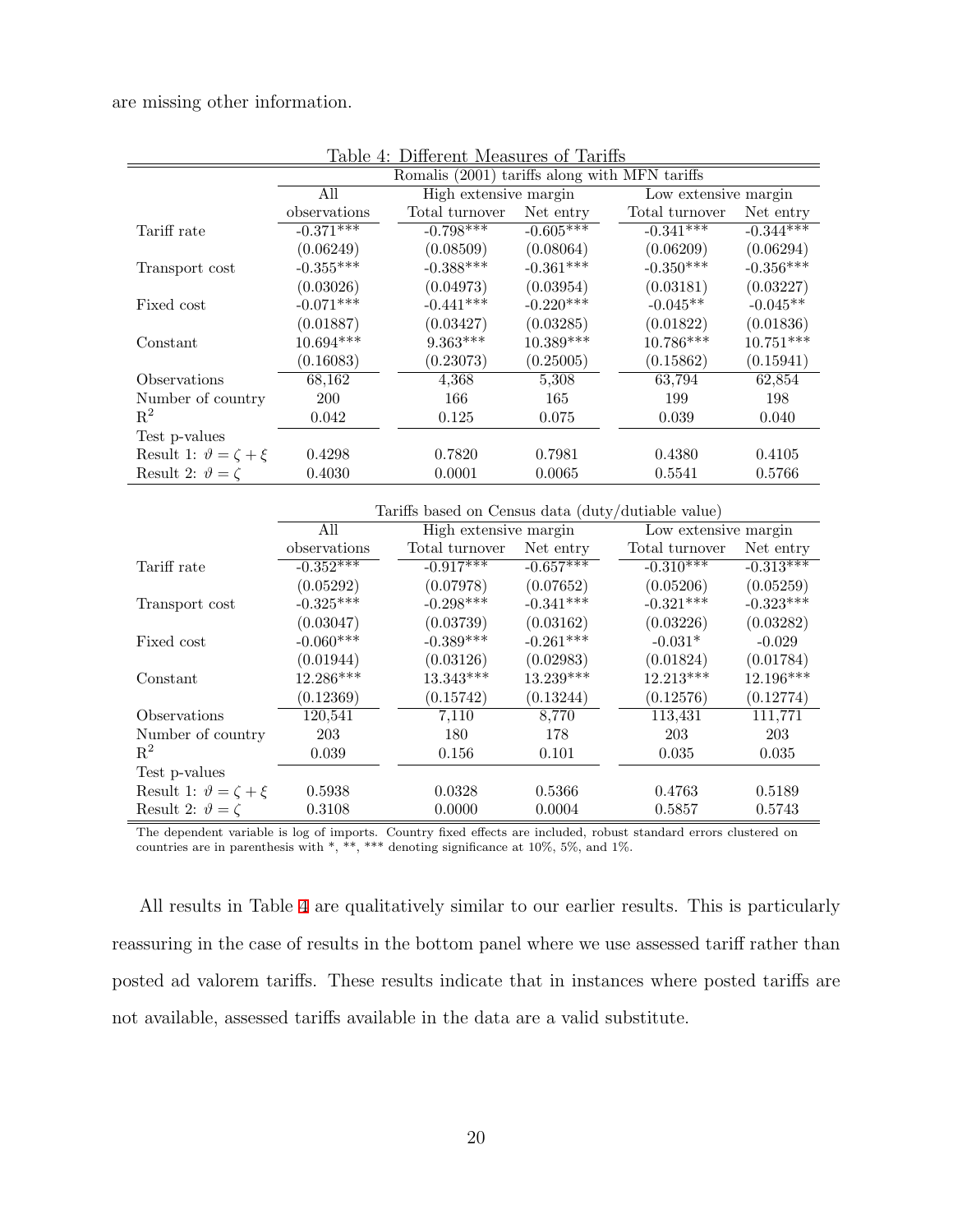#### **4.1.2 Imports exclusive of tariffs and import charges**

Our model above is derived for imports inclusive of all tariff and import charges, the latter of which reflect the cost of insurance and freight. The qualitative predictions of our model also hold if we use imports exclusive of tariff and import charges. The derivation of the model under such a condition can be found in an online appendix.<sup>[16](#page-20-1)</sup> In Table [5](#page-20-2) we provide the same regressions as in Table [4](#page-19-0) but using import values exclusive of tariff and import charges. Our results are qualitatively unchanged, with all estimated elasticity somewhat larger, and both relationships among elasticities holding according to the model.

<span id="page-20-2"></span>

| Table 5: Imports exclusive of tariff and import charges |              |                       |             |                      |             |  |
|---------------------------------------------------------|--------------|-----------------------|-------------|----------------------|-------------|--|
|                                                         | All          | High extensive margin |             | Low extensive margin |             |  |
|                                                         | observations | Total turnover        | Net entry   | Total turnover       | Net entry   |  |
| Tariff rate                                             | $-0.518***$  | $-0.909***$           | $-0.771***$ | $-0.493***$          | $-0.490***$ |  |
|                                                         | (0.08021)    | (0.09849)             | (0.09976)   | (0.07891)            | (0.08052)   |  |
| Transport cost                                          | $-0.429***$  | $-0.432***$           | $-0.397***$ | $-0.425***$          | $-0.432***$ |  |
|                                                         | (0.03659)    | (0.06533)             | (0.05119)   | (0.03857)            | (0.03953)   |  |
| Fixed cost                                              | $-0.037$     | $-0.383***$           | $-0.181***$ | $-0.015$             | $-0.015$    |  |
|                                                         | (0.02286)    | (0.04108)             | (0.03890)   | (0.02198)            | (0.02166)   |  |
| Constant                                                | $10.175***$  | $8.934***$            | $9.737***$  | $10.254***$          | $10.243***$ |  |
|                                                         | (0.20903)    | (0.28073)             | (0.29958)   | (0.20284)            | (0.20782)   |  |
| Observations                                            | 45,918       | 2,479                 | 3,170       | 43,439               | 42,748      |  |
| Number of countries                                     | 88           | 73                    | 72          | 88                   | 88          |  |
| $R^2$                                                   | 0.072        | 0.169                 | 0.1235      | 0.06748              | 0.06841     |  |
| Test p-values                                           |              |                       |             |                      |             |  |
| Result 1: $\vartheta = \zeta + \xi$                     | 0.5521       | 0.6043                | 0.1319      | 0.5252               | 0.6087      |  |
| Result 2: $\vartheta = \zeta$                           | 0.1255       | 0.0006                | 0.0013      | 0.1775               | 0.2207      |  |

The dependent variable is log of imports. Country fixed effects are included, robust standard errors clustered on countries are in parenthesis with \*, \*\*, \*\*\* denoting significance at  $10\%$ , 5%, and 1%.

## <span id="page-20-0"></span>**5 Conclusion**

In this paper, we took seriously the fact that variable costs based on value (ad valorem tariff) are fundamentally different than variable costs based on quantity (iceberg) in the context of a gravity model. We have presented a highly tractable model that allows for all three types of costs (two variable and one fixed). We have two main results in which we find empirical

<span id="page-20-1"></span><sup>&</sup>lt;sup>16</sup>In the online appendix, we show that  $\vartheta = \frac{\sigma\gamma}{\sigma-1}$ ,  $\zeta = \gamma + 1$ , and  $\xi = \frac{\gamma}{\sigma-1} - 1$ . It can be readily seen that our three results hold in this case as well.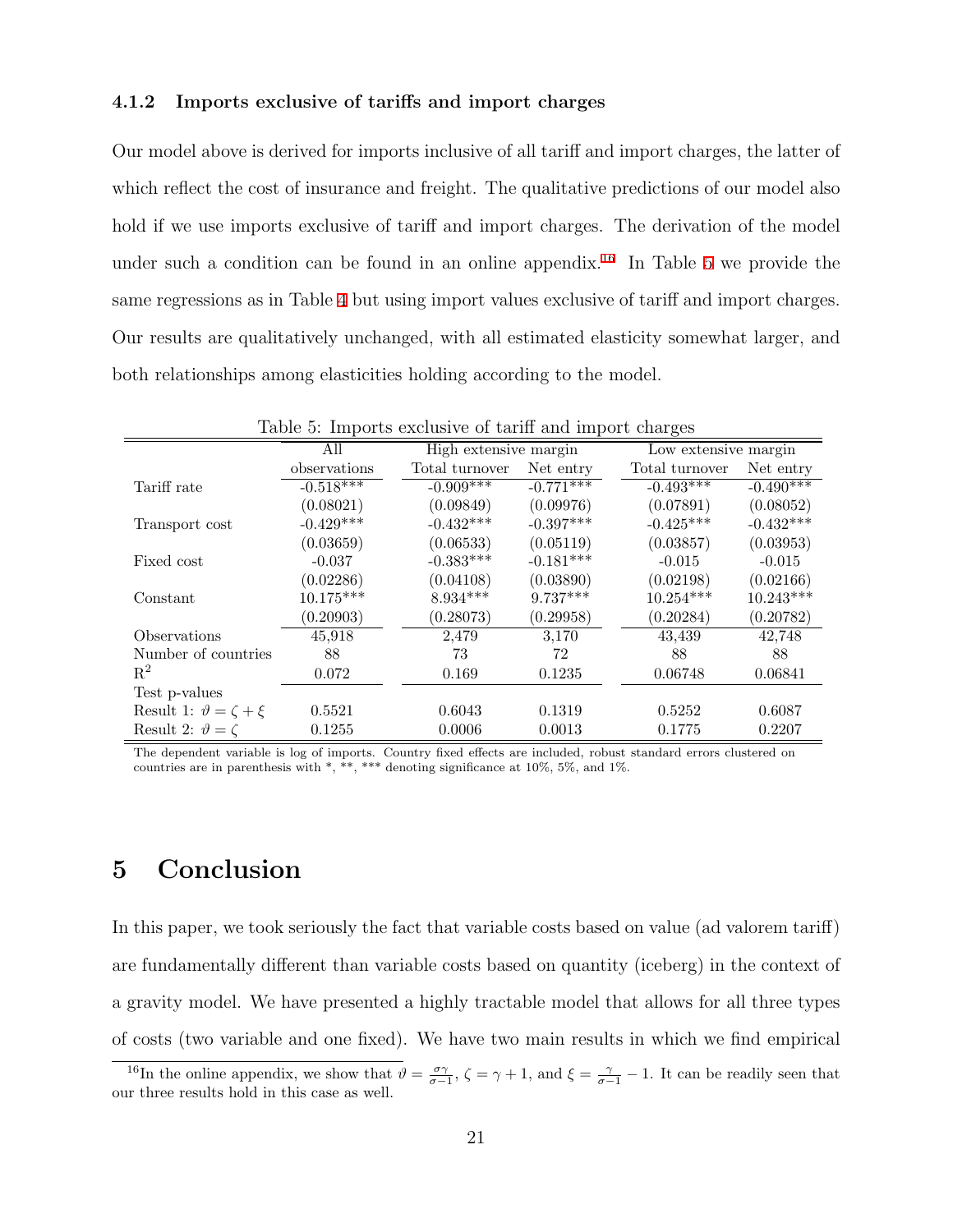support. The first is the linear relationship between the three elasticities; i.e. the sum of the elasticities of trade with respect to fixed and iceberg transport cost is equal to that of ad valorem tariffs. The second result is that the elasticity of trade with respect to tariffs is greater in magnitude than the elasticity of trade with respect to iceberg transport costs. This latter result is driven by the extensive margin both in the theory and empirical testing. We additionally show that if the variable cost is based on value (e.g. ad valorem tariff), then the elasticity of substitution plays a role in the overall trade elasticity but leave the testing of this claim to future research.

## **References**

- [1] Besedeš, Tibor and Thomas J. Prusa. 2013. "Antidumping and the Death of Trade," NBER Working Paper No. 19555.
- [2] Chaney, Thomas. 2008. "Distorted Gravity: The Intensive and Extensive Margins of International Trade." *American Economic Review*, 98(4), 1707–1721.
- [3] Cole, Matthew T. 2011. "Not All Trade Restrictions are Created Equally." *Review of World Economics (Weltwirtschaftliches Archiv)*, 147(3), 411–427.
- [4] Eaton, Jonathan and Samuel Kortum. 2002. "Technology, Geography, and Trade." *Eonometrica*, 70(5), 1741–1779.
- [5] Feenstra, Robert C., John Romalis, and Peter K. Schott. 2002. "U.S. Imports, Exports and Tariff Data, 1989-2001." NBER Working Paper No. 9387.
- [6] Head, Keith, and Thierry Mayer. 2014. "Gravity Equations: Workhorse, Toolkit, and Cookbook." In Helpman, E., Gopinath, G., and K. Rogoff (eds), *Handbook of International Economics*, Volume 4. Elsevier: 131-195.
- [7] Krugman, Paul. 1980. "Scale Economies, Product Differentiation, and the Pattern of Trade." *American Economic Review*, 70(5), 950–959.
- [8] Melitz, Marc. 2003. The Impact of Trade on Intraindustry Reallocations and Aggregate Industry productivity. *Econometrica*, 71(6), 1695–1725.
- [9] Schröder, Philipp and Allan Sørensen. 2014. "A Welfare Ranking of Multilateral Reductions in Real and Tariff Trade Barriers when Firms are Heterogenous." *Review of International Economics*, 22(3), 423–443.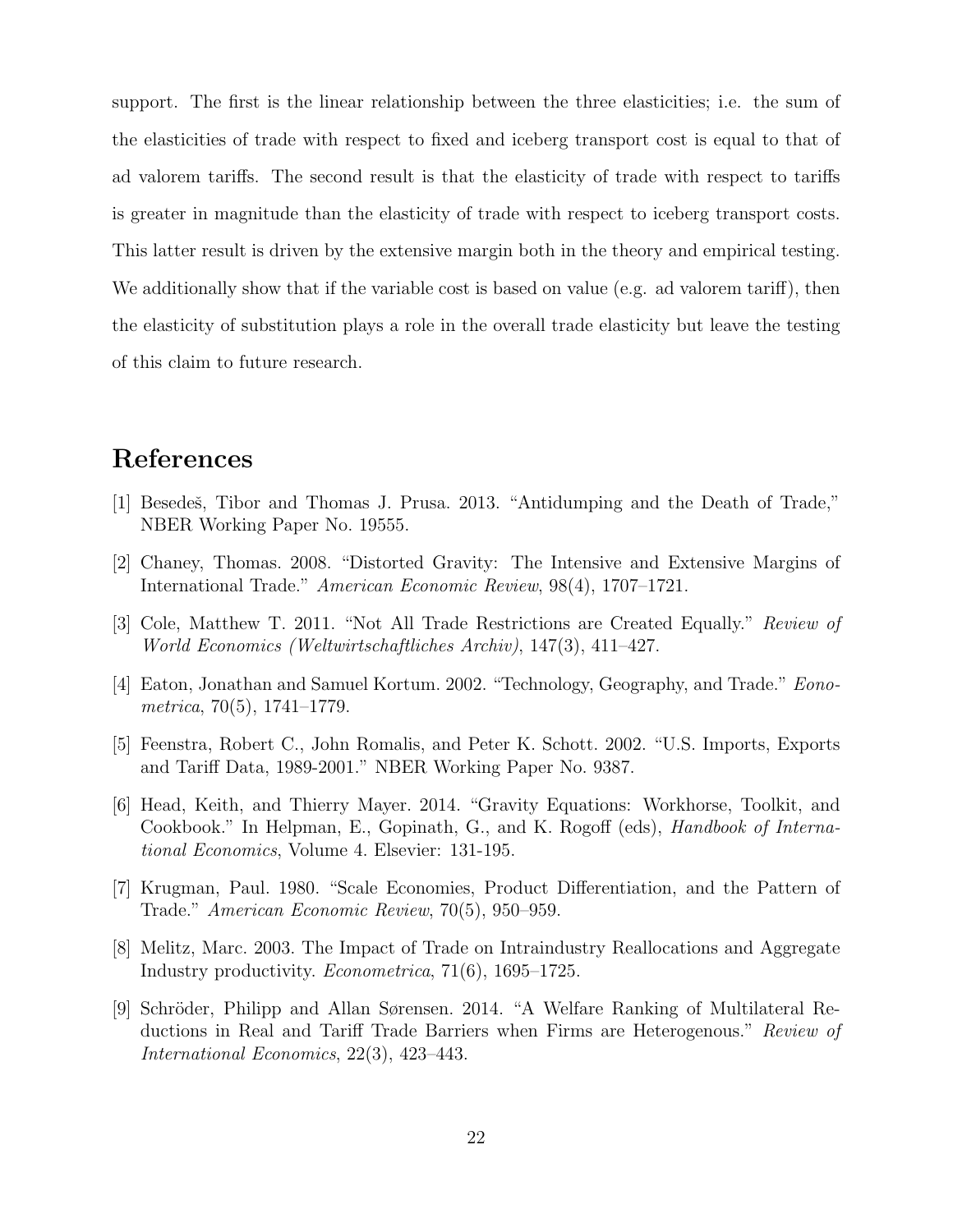- [10] Soderbery, Anson. 2015. "Estimating Import Supply and Demand Elasticities: Analysis and Implications." *Journal of International Economics*, 96(1), 1–17.
- [11] Sørensen, Allan. 2014. "Additive versus Multiplicative Trade Costs and the Gains from Trade Liberalization." *Canadian Journal of Economics*, 47(3), 1032–1046.

## **A Mathematical Appendix**

### **A.1 Value of Exports Inclusive of Trade Costs**

In this section we derive the gravity equation and elasticities under the case when the value of exports are calculated with tariffs or other trade costs included. To begin note that

$$
x_{ij}(\varphi) = \begin{cases} \lambda_3 \left(\frac{Y_j}{Y}\right)^{\frac{(\sigma-1)}{\gamma}} \left(\frac{\theta_j}{w_i \tau_{ij} t_{ij}}\right)^{\sigma-1} \varphi^{\sigma-1}, \text{ if } \varphi \ge \bar{\varphi}_{ij} \\ 0 \text{ otherwise,} \end{cases} \quad (\text{A-1})
$$
  

$$
\bar{\varphi}_{ij} = \lambda_4 \left(\frac{Y}{Y_j}\right)^{\frac{1}{\gamma}} \left(\frac{w_i \tau_{ij}}{\theta_j}\right) \left(f_{ij} t_{ij}^{\sigma}\right)^{\frac{1}{(\sigma-1)}} \\ Y_i = (1 + \lambda_5) w_i L_i \\ \pi = \lambda_5 \quad (\text{A-1})
$$

where  $\lambda_3$ ,  $\lambda_4$ , and  $\lambda_5$  are constants.<sup>[17](#page-22-0)</sup>

#### **A.1.1 Deriving the Gravity Equation**

Aggregate Exports in sector *h* from country *i* to country *j* is

<span id="page-22-1"></span>
$$
X_{ij}^h = w_i L_i \int_{\bar{\varphi}_{ij}}^{\infty} x_{ij}^h(\varphi) dG(\varphi).
$$

Using the specific assumption about the distribution  $G$ , this becomes

$$
X_{ij}^h = w_i L_i \int_{\bar{\varphi}_{ij}}^{\infty} \lambda_3^h \left(\frac{Y_j}{Y}\right)^{\frac{(\sigma_h - 1)}{\gamma_h}} \left(\frac{\theta_j^h}{w_i t_{ij}^h \tau_{ij}^h}\right)^{\sigma_h - 1} \varphi^{\sigma_h - 1} \frac{\varphi^{-\gamma_h - 1}}{\gamma_h} d\varphi.
$$

<span id="page-22-0"></span>17

$$
\lambda_3 = \sigma \lambda_4^{1-\sigma}
$$
\n
$$
\lambda_4 = \left[ \left( \frac{\sigma}{\mu} \right) \left( \frac{\gamma}{\gamma - (\sigma - 1)} \right) \frac{1}{(1 + \lambda_5)} \right]^{\frac{1}{\gamma}}
$$
\n
$$
\lambda_5 = \frac{\sum_{h=1}^H \left( \frac{\sigma_h - 1}{\gamma_h} \right) \frac{\mu_h}{\sigma_h}}{1 - \sum_{h=1}^H \left( \frac{\sigma_h - 1}{\gamma_h} \right) \frac{\mu_h}{\sigma_h}}
$$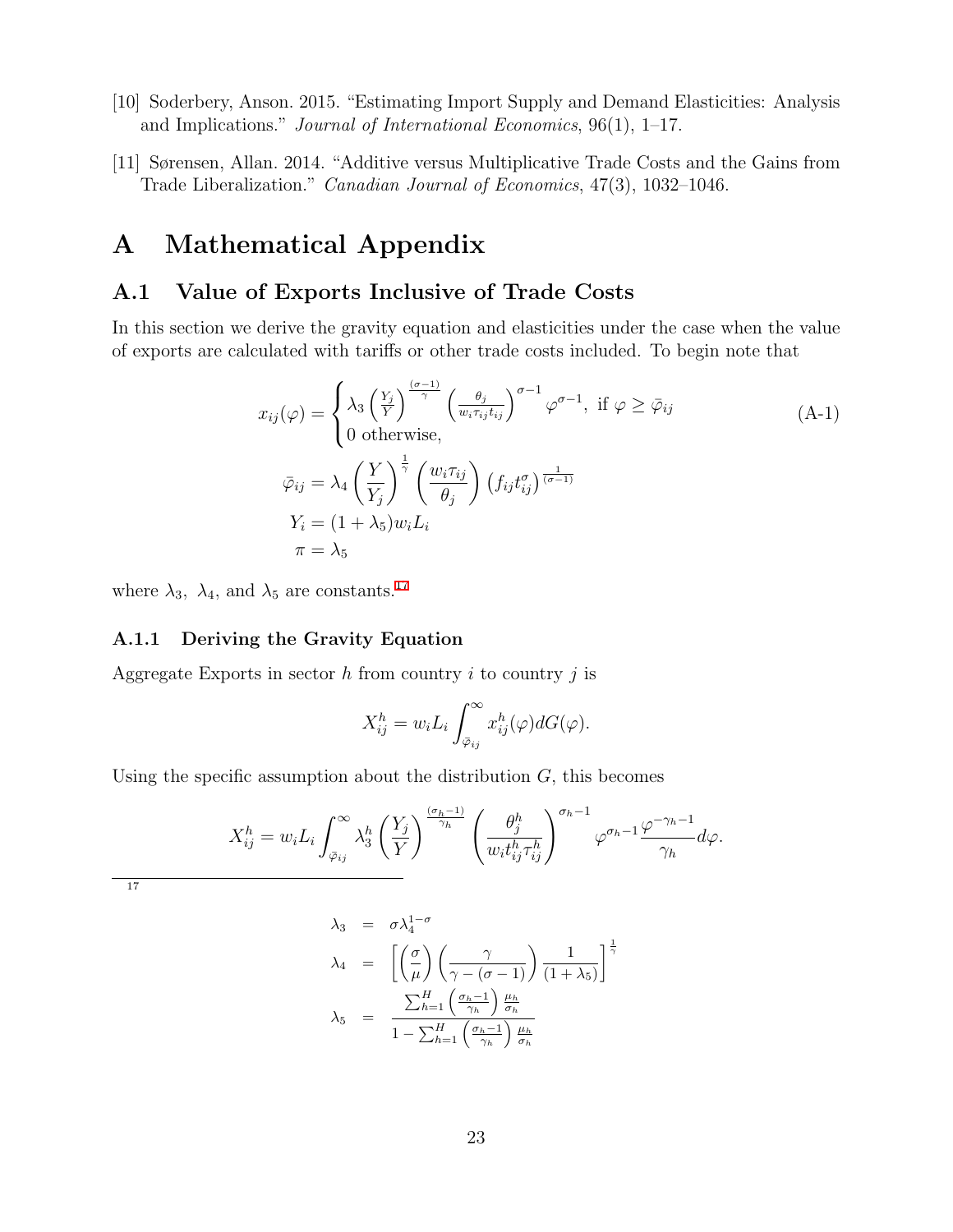Solving this integral yields:

$$
X_{ij}^{h} = \left(\frac{Y_{j}}{Y}\right)^{\frac{(\sigma_{h}-1)}{\gamma_{h}}} \left(\frac{\theta_{j}}{w_{i}t_{ij}\tau_{ij}^{h}}\right)^{\sigma_{h}-1} \frac{w_{i}L_{i}\lambda_{3}^{h}\gamma_{h}}{\gamma_{h}-(\sigma_{h}-1)} \left[\lambda_{4}^{h}\left(\frac{Y}{Y_{j}}\right)^{\frac{1}{\gamma_{h}}}\left(\frac{w_{i}\tau_{ij}^{h}}{\theta_{j}}\right) (f_{ij}t_{ij}^{\sigma_{h}})^{\frac{1}{(\sigma_{h}-1)}-\gamma_{h}}
$$
\n
$$
= w_{i}L_{i}\lambda_{3}^{h}\left(\frac{Y_{j}}{Y}\right) (t_{ij}^{h})^{1-\frac{\sigma_{h}\gamma_{h}}{\sigma_{h}-1}}\left(\frac{\theta_{j}}{w_{i}\tau_{ij}^{h}}\right)^{\gamma_{h}} \frac{\gamma_{h}}{\gamma_{h}-(\sigma_{h}-1)} \left[\lambda_{4}^{h}\left(f_{ij}\right)^{\frac{1}{(\sigma_{h}-1)}}\right]^{\left(\sigma_{h}-1\right)-\gamma_{h}}
$$
\n
$$
= \lambda_{3}^{h}\left(\lambda_{4}^{h}\right)^{(\sigma_{h}-1)-\gamma_{h}} \frac{\gamma_{h}}{\gamma_{h}-(\sigma_{h}-1)} \left(\frac{w_{i}L_{i}Y_{j}}{Y}\right) (t_{ij}^{h})^{1-\frac{\sigma_{h}\gamma_{h}}{\sigma_{h}-1}}\left(\frac{w_{i}\tau_{ij}^{h}}{\theta_{j}^{h}}\right)^{-\gamma_{h}} f_{ij}^{\frac{(\sigma_{h}-1)-\gamma_{h}}{(\sigma_{h}-1)}}
$$
\n
$$
= \sigma_{h}\left(\lambda_{4}^{h}\right)^{-\gamma_{h}} \frac{\gamma_{h}}{\gamma_{h}-(\sigma_{h}-1)} \left(\frac{w_{i}L_{i}Y_{j}}{Y}\right) (t_{ij}^{h})^{1-\frac{\sigma_{h}\gamma_{h}}{\sigma_{h}-1}}\left(\frac{w_{i}\tau_{ij}^{h}}{\theta_{j}^{h}}\right)^{-\gamma_{h}} f_{ij}^{\frac{(\sigma_{h}-1)-\gamma_{h}}{(\sigma_{h}-1)}}
$$
\n
$$
= \mu_{h}\left(1+\lambda_{5}^{h}\right) \left(\frac{w_{i}L_{i}Y_{j}}{Y}\right) (t_{ij}^{h})^{1-\
$$

Therefore, total  $X_{ij}^h$  in sector *h* from country *i* to country *j* are given by

<span id="page-23-0"></span>
$$
X_{ij}^h = \mu_h \left(\frac{Y_i Y_j}{Y}\right) \left(\frac{w_i \tau_{ij}^h t_{ij}^h \frac{\sigma_h}{\sigma_h - 1} - \frac{1}{\gamma_h}}{\theta_j}\right)^{-\gamma_h} f_{ij}^{-\left[\frac{\gamma_h}{(\sigma_h - 1)} - 1\right]}.
$$
 (A-2)

#### **A.1.2 Deriving Elasticities**

Totally differentiating [\(A-2\)](#page-23-0) for a specific sector *h* and assuming  $df_{ij} = 0$  yields the following elasticities:

$$
-\frac{d\ln X_{ij}}{d\ln t_{ij}} = \frac{-dX_{ij}/dt_{ij}}{X_{ij}/t_{ij}} = -\frac{t_{ij}}{X_{ij}} \left( w_i L_i \int_{\bar{\varphi}_{ij}}^{\infty} \frac{\partial x_{ij}(\varphi)}{\partial t_{ij}} dG(\varphi) \right) + \frac{t_{ij}}{X_{ij}} \left( w_i L_i x(\bar{\varphi}_{ij}) G'(\bar{\varphi}_{ij}) \frac{\partial \bar{\varphi}_{ij}}{\partial t_{ij}} \right)
$$
  
Intensive margin  

$$
-\frac{d\ln X_{ij}}{d\ln \tau_{ij}} = \frac{-dX_{ij}/d\tau_{ij}}{X_{ij}/\tau_{ij}} = -\frac{\tau_{ij}}{X_{ij}} \left( w_i L_i \int_{\bar{\varphi}_{ij}}^{\infty} \frac{\partial x_{ij}(\varphi)}{\partial \tau_{ij}} dG(\varphi) \right) + \frac{\tau_{ij}}{X_{ij}} \left( w_i L_i x(\bar{\varphi}_{ij}) G'(\bar{\varphi}_{ij}) \frac{\partial \bar{\varphi}_{ij}}{\partial \tau_{ij}} \right)
$$
  
Intensive margin  
Extensive margin  
Extensive margin

Using the definition of equilibrium individual exports from equation ([A-1](#page-22-1)), and assuming that country *i* is small enough and/or remote enough, so that  $\partial \theta_j / \partial t_{ij} \approx 0$  and  $\partial \theta_j / \partial \tau_{ij} \approx 0$ , we get

$$
\frac{\partial x_{ij}(\varphi)}{\partial t_{ij}} = -(\sigma - 1) \frac{x_{ij}(\varphi)}{\partial t_{ij}} \quad \text{and} \quad \frac{\partial x_{ij}(\varphi)}{\tau_{ij}} = -(\sigma - 1) \frac{x_{ij}(\varphi)}{\tau_{ij}}.
$$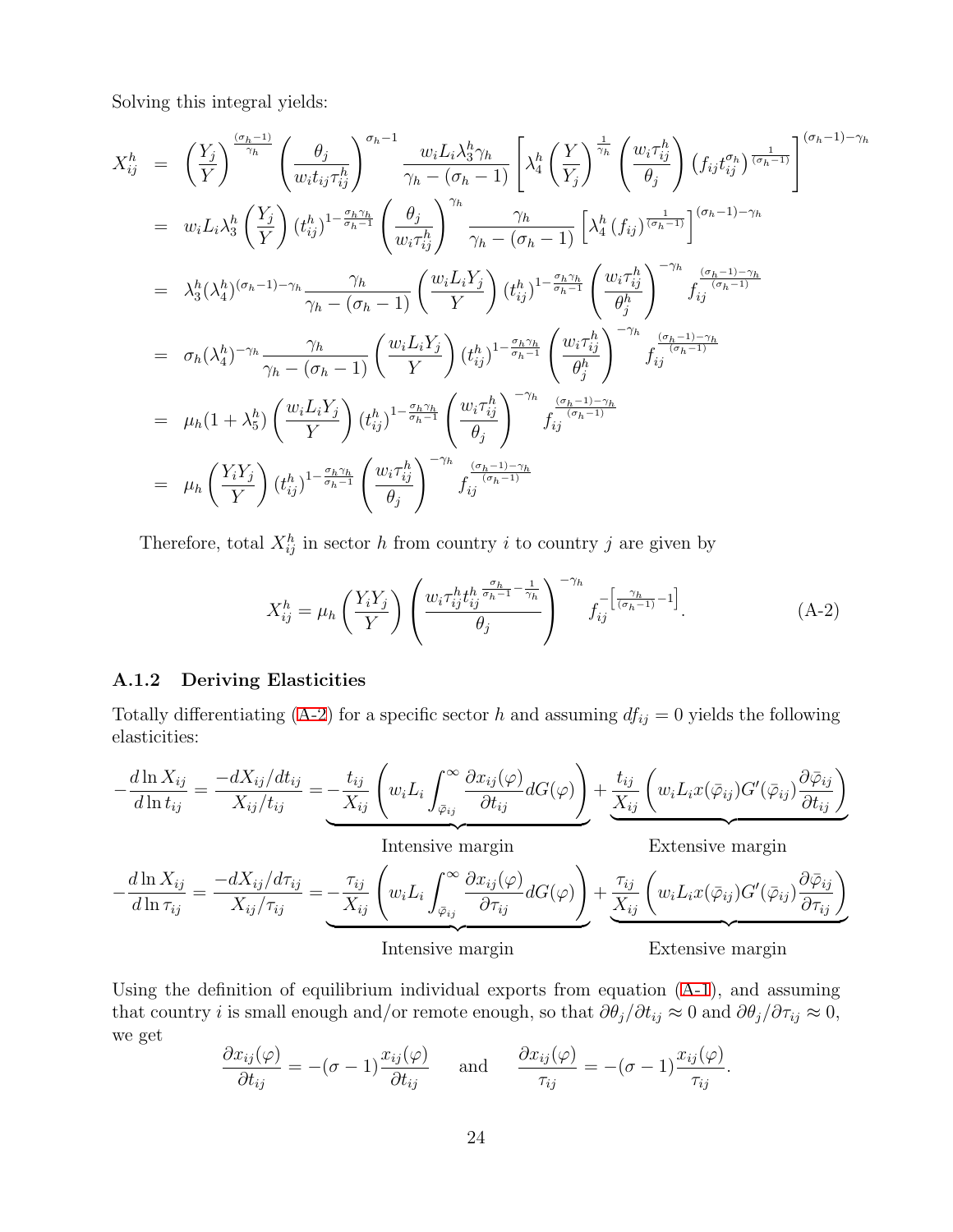Integrating over all exporters, we get

*Elasticity of the intensive margin w.r.t. tariffs* = *−*  $\frac{t_{ij}}{X_{ij}}$  $w_i L_i \int_0^\infty$  $\bar{\varphi}_{ij}$ *∂xij* (*φ*) *∂tij dG*(*φ*)

$$
= (\sigma - 1) \frac{t_{ij}}{X_{ij}} \frac{w_i L_i \int_{\tilde{\varphi}_{ij}}^{\infty} x_{ij}(\varphi) dG(\varphi)}{t_{ij}}
$$
  

$$
= (\sigma - 1) \frac{t_{ij}}{X_{ij}} \frac{X_{ij}}{t_{ij}}
$$
  

$$
= (\sigma - 1).
$$

 $\setminus$ 

Now, define  $x_{ij} = \lambda_{ij} \varphi^{\sigma-1}$  and note that  $G'(\varphi) = \varphi^{-\gamma-1}/\gamma$ . Aggregate exports can be written in the following way

$$
X_{ij} = w_i L_i \lambda_{ij} \int_{\bar{\varphi}_{ij}}^{\infty} \varphi^{\sigma - 1} \gamma \varphi^{-\gamma - 1}
$$
  
= 
$$
\frac{\gamma}{\gamma - (\sigma - 1)} w_i L_i \lambda_{ij} \bar{\varphi}^{(\sigma - 1) - \gamma}
$$
  
= 
$$
\frac{1}{\gamma - (\sigma - 1)} w_i L_i x_{ij} (\bar{\varphi}) G'(\bar{\varphi}) \bar{\varphi}.
$$

We therefore get the simple solution for the elasticity:

*Elasticity of the extensive margin w.r.t. tariffs* = *tij <sup>X</sup>ij* ( *wiLixij* ( ¯*φ*)*G ′* ( ¯*φ*) *∂φ*¯ *∂tij* ) = *tij <sup>X</sup>ij* ( *wiLixij* ( ¯*φ*)*G′* ( ¯*φ*) ¯*φ tij σ σ −* 1 ) = (*<sup>γ</sup> <sup>−</sup>* (*<sup>σ</sup> <sup>−</sup>* 1)) *<sup>t</sup>ij <sup>X</sup>ij* ( *Xij tij σ σ −* 1 ) = *σγ σ −* 1 *− σ.*

Similarly for iceberg transport costs:

*Elasticity of the intensive margin w.r.t. iceberg costs* 

$$
= -\frac{\tau_{ij}}{X_{ij}} \left( w_i L_i \int_{\bar{\varphi}_{ij}}^{\infty} \frac{\partial x_{ij}(\varphi)}{\partial \tau_{ij}} dG(\varphi) \right)
$$
  

$$
= (\sigma - 1) \frac{\tau_{ij}}{X_{ij}} \frac{w_i L_i \int_{\bar{\varphi}_{ij}}^{\infty} x_{ij}(\varphi) dG(\varphi)}{\tau_{ij}}
$$
  

$$
= (\sigma - 1) \frac{\tau_{ij}}{X_{ij}} \frac{X_{ij}}{\tau_{ij}}
$$
  

$$
= (\sigma - 1).
$$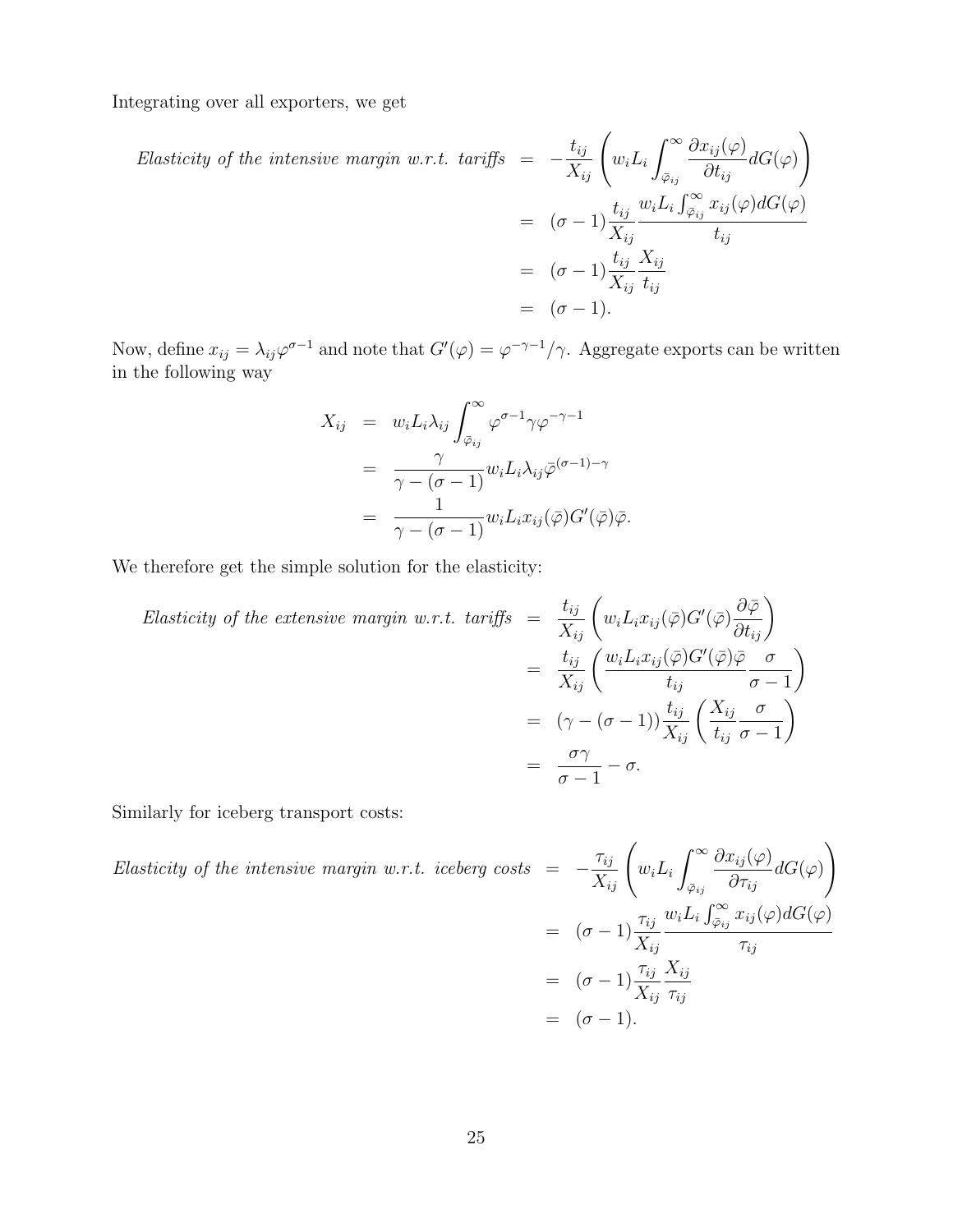*Elasticity of the extensive margin w.r.t. tariffs* =  $\frac{\tau_{ij}}{X_{ij}}\left(w_i L_i x_{ij}(\bar{\varphi}) G'(\bar{\varphi})\right)$  $\frac{\partial \bar{\varphi}}{\partial \tau_{ij}}\bigg)$  $= \frac{\tau_{ij}}{X_{ij}} \left( \frac{w_i L_i x_{ij}(\bar{\varphi}) G'(\bar{\varphi}) \bar{\varphi}}{\tau_{ij}} \right)$  $= (\gamma - (\sigma - 1)) \frac{\tau_{ij}}{X_{ij}} \left( \frac{X_{ij}}{\tau_{ij}} \right)$  $= (\gamma - (\sigma - 1)).$ 

The elasticity with respect to fixed costs is identical to that of Chaney (2008). Thus we have

Tariff: 
$$
\rightarrow \vartheta \equiv -\frac{d \ln X_{ij}}{d \ln t_{ij}} = \underbrace{(\sigma - 1)}_{\text{I}} + \underbrace{\frac{\sigma \gamma}{\sigma - 1} - \sigma}_{\text{I}} = \frac{\sigma \gamma}{\sigma - 1} - 1,
$$
 (A-3)

Intensive Extensive

Iceberg: 
$$
\rightarrow \zeta \equiv -\frac{d \ln X_{ij}}{d \ln \tau_{ij}} = \underbrace{(\sigma - 1)}_{\text{I}} + \underbrace{[\gamma - (\sigma - 1)]}_{\text{I}} = \gamma
$$
 (A-4)

Intensive Intensive Extensive

Fixed Cost: 
$$
\rightarrow \xi \equiv -\frac{d \ln X_{ij}}{d \ln f_{ij}} = \underbrace{0}_{\underbrace{\sigma-1}} + \underbrace{\frac{\gamma}{\sigma-1} - 1}_{\underbrace{\sigma-1}} = \frac{\gamma}{\sigma-1} - 1.
$$
 (A-5)  
Intensive  
Extensive

Our three main results follow from inspection of the trade elasticities.

**Result A-1.** *The elasticity with respect to tariffs is equal to the sum of the elasticity with respect to fixed and iceberg costs:*

$$
\xi + \zeta = \vartheta.
$$

**Result A-2.** *Trade flows are more elastic with respect to changes in tariffs than transport costs,*

$$
\vartheta - \zeta = \frac{\gamma - (\sigma - 1)}{\sigma - 1} > 0.
$$

**Result A-3.** *The elasticity of trade flows with respect to ad valorem tariffs is decreasing in the elasticity of substitution,*

$$
\frac{d\vartheta}{d\sigma} = \frac{-\gamma}{(\sigma - 1)^2} < 0.
$$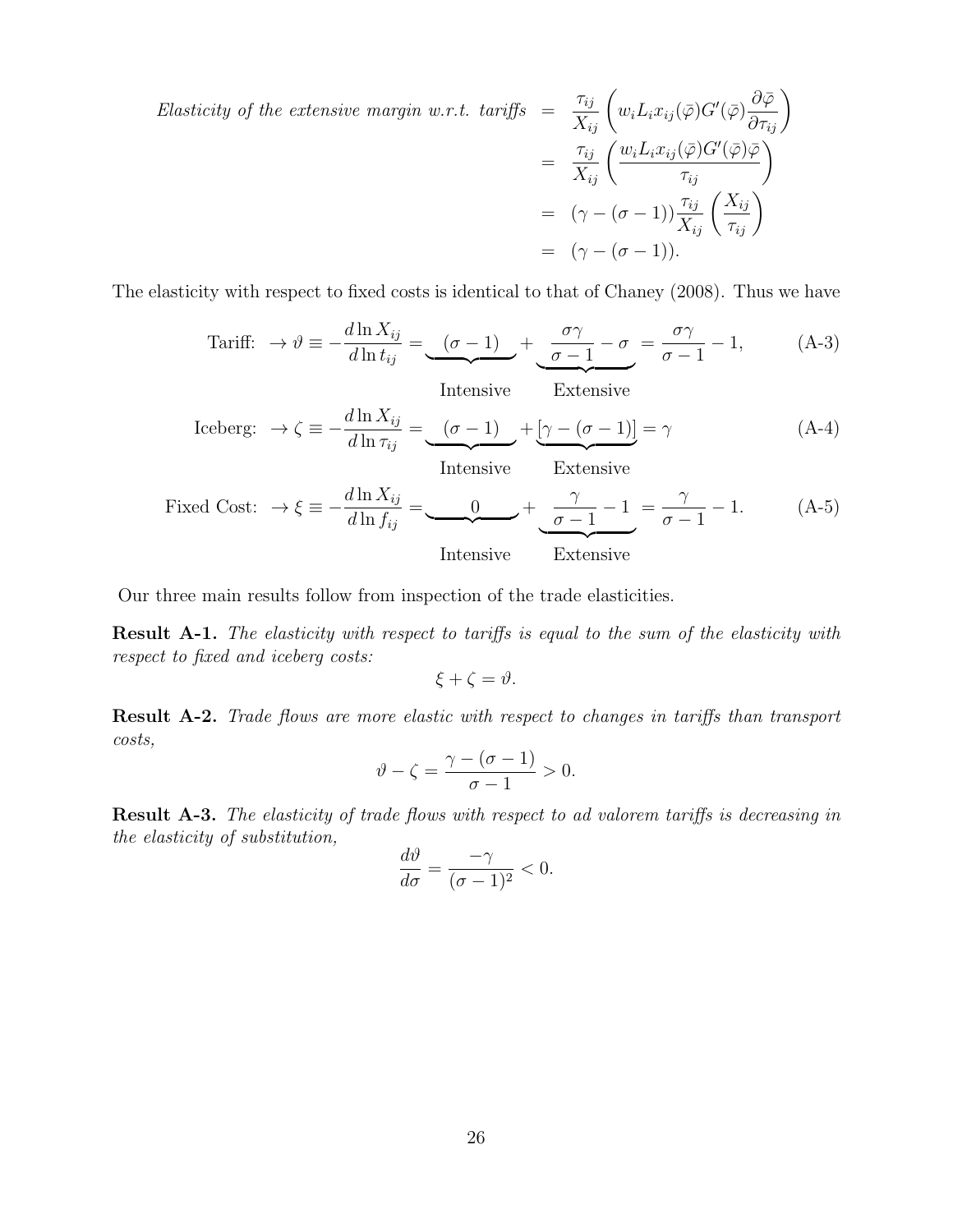### **A.2 Value of Exports Exclusive of Trade Costs**

In this section we derive the gravity equation and elasticities under the case when the value of exports are calculated without tariffs or other trade costs. To begin note that

$$
x_{ij}(\varphi) = \begin{cases} \lambda_3 \left(\frac{Y_j}{Y}\right)^{\frac{(\sigma-1)}{\gamma}} \tau_{ij}^{-\sigma} t_{ij}^{-\sigma} \left(\frac{\theta_j}{w_i}\right)^{\sigma-1} \varphi^{\sigma-1}, \text{ if } \varphi \ge \bar{\varphi}_{ij} \\ 0 \text{ otherwise,} \end{cases} \quad (\text{A-6})
$$
  

$$
\bar{\varphi}_{ij} = \lambda_4 \left(\frac{Y}{Y_j}\right)^{\frac{1}{\gamma}} \left(\frac{w_i \tau_{ij}}{\theta_j}\right) \left(f_{ij} t_{ij}^{\sigma}\right)^{\frac{1}{(\sigma-1)}}
$$
  

$$
Y_i = (1 + \lambda_5) w_i L_i
$$
  

$$
\pi = \lambda_5
$$

where  $\lambda_3$ ,  $\lambda_4$ , and  $\lambda_5$  are constants.<sup>[18](#page-26-0)</sup>

#### **A.2.1 Deriving the Gravity Equation**

Aggregate Exports in sector *h* from country *i* to country *j* is

<span id="page-26-1"></span>
$$
X_{ij}^h = w_i L_i \int_{\bar{\varphi}_{ij}}^{\infty} x_{ij}^h(\varphi) dG(\varphi).
$$

Using the specific assumption about the distribution  $G$ , this becomes

$$
X_{ij}^h = w_i L_i \int_{\bar{\varphi}_{ij}}^{\infty} \lambda_3^h \left(\frac{Y_j}{Y}\right)^{\frac{(\sigma_h - 1)}{\gamma_h}} (\tau_{ij}^h t_{ij}^h)^{-\sigma_h} \left(\frac{\theta_j^h}{w_i}\right)^{\sigma_h - 1} \varphi^{\sigma_h - 1} \frac{\varphi^{-\gamma_h - 1}}{\gamma_h} d\varphi.
$$

<span id="page-26-0"></span>18

$$
\lambda_3 = \sigma \lambda_4^{1-\sigma}
$$
\n
$$
\lambda_4 = \left[ \left( \frac{\sigma}{\mu} \right) \left( \frac{\gamma}{\gamma - (\sigma - 1)} \right) \frac{1}{(1 + \lambda_5)} \right]^{\frac{1}{\gamma}}
$$
\n
$$
\lambda_5 = \frac{\sum_{h=1}^H \left( \frac{\sigma_h - 1}{\gamma_h} \right) \frac{\mu_h}{\sigma_h}}{1 - \sum_{h=1}^H \left( \frac{\sigma_h - 1}{\gamma_h} \right) \frac{\mu_h}{\sigma_h}}
$$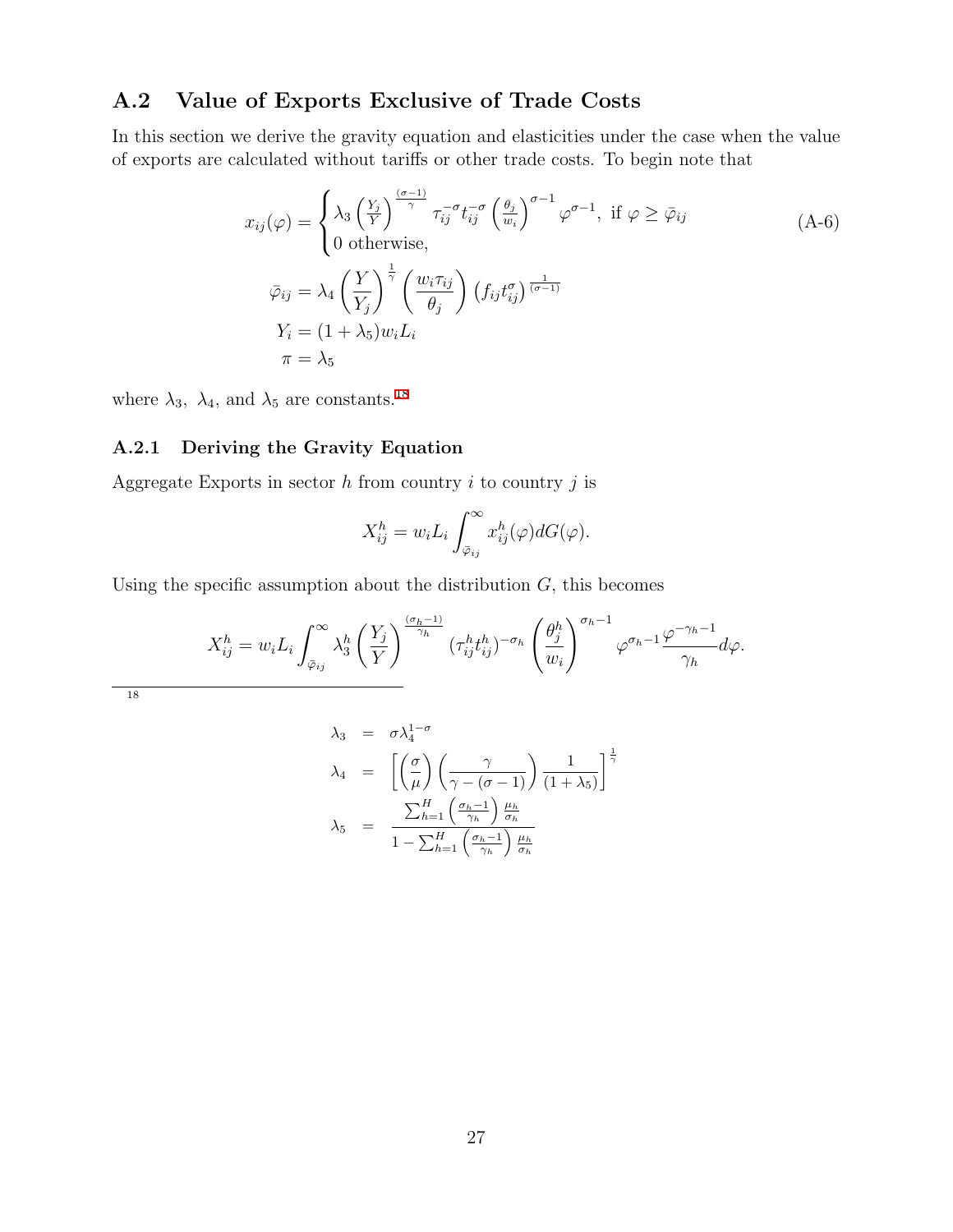Solving this integral yields:

$$
X_{ij}^{h} = \left(\frac{Y_{j}}{Y}\right)^{\frac{(\sigma_{h}-1)}{\gamma_{h}}} \left(\frac{\theta_{j}}{w_{i}}\right)^{\sigma_{h}-1} \frac{w_{i}L_{i}\lambda_{3}^{h}(\tau_{ij}^{h}t_{ij})^{-\sigma_{h}}\gamma_{h}}{\gamma_{h}-(\sigma_{h}-1)} \left[\lambda_{4}^{h}\left(\frac{Y}{Y_{j}}\right)^{\frac{1}{\gamma_{h}}}\left(\frac{w_{i}\tau_{ij}^{h}}{\theta_{j}}\right)(f_{ij}t_{ij}^{\sigma_{h}})^{\frac{1}{(\sigma_{h}-1)-\gamma_{h}}}\right]
$$
  
\n
$$
= w_{i}L_{i}\lambda_{3}^{h}\left(\frac{Y_{j}}{Y}\right)\left(\frac{t_{ij}^{\frac{-\sigma_{h}\gamma_{h}}{\sigma_{h}-1}}}{\tau_{ij}^{h}+\gamma_{h}}\right)\left(\frac{\theta_{j}}{w_{i}}\right)^{\gamma_{h}} \frac{\gamma_{h}}{\gamma_{h}-(\sigma_{h}-1)} \left[\lambda_{4}^{h}\left(f_{ij}\right)^{\frac{1}{(\sigma_{h}-1)}}\right]^{(\sigma_{h}-1)-\gamma_{h}}\right]
$$
  
\n
$$
= \lambda_{3}^{h}(\lambda_{4}^{h})^{(\sigma_{h}-1)-\gamma_{h}} \frac{\gamma_{h}}{\gamma_{h}-(\sigma_{h}-1)} \left(\frac{w_{i}L_{i}Y_{j}}{Y}\right)\left(\frac{t_{ij}^{\frac{-\sigma_{h}\gamma_{h}}{\sigma_{h}-1}}}{\tau_{ij}^{h}+\gamma_{h}}\right)\left(\frac{w_{i}}{\theta_{j}^{h}}\right)^{-\gamma_{h}} \frac{(\sigma_{h}-1)-\gamma_{h}}{f_{ij}^{(\sigma_{h}-1)}}
$$
  
\n
$$
= \sigma_{h}(\lambda_{4}^{h})^{-\gamma_{h}} \frac{\gamma_{h}}{\gamma_{h}-(\sigma_{h}-1)} \left(\frac{w_{i}L_{i}Y_{j}}{Y}\right)\left(\frac{t_{ij}^{\frac{-\sigma_{h}\gamma_{h}}{\sigma_{h}-1}}}{\tau_{ij}^{h}+\gamma_{h}}\right)\left(\frac{w_{i}}{\theta_{j}^{h}}\right)^{-\gamma_{h}} \frac{(\sigma_{h}-1)-\gamma_{h}}{f_{ij}^{(\sigma_{h}-1)}}
$$
  
\n
$$
= \mu_{h}(1+\lambda_{5}^{
$$

Therefore, total (f.o.b.)  $X_{ij}^h$  in sector *h* from country *i* to country *j* are given by

<span id="page-27-0"></span>
$$
X_{ij}^h = \mu_h \left(\frac{Y_i Y_j}{Y}\right) \left(\frac{w_i \tau_{ij}^{h1 + \frac{1}{\gamma_h}} t_{ij}^h \frac{\sigma_h}{\sigma_h - 1}}{\theta_j}\right)^{-\gamma_h} f_{ij}^{-\left[\frac{\gamma_h}{(\sigma_h - 1)} - 1\right]}.
$$
 (A-7)

#### **A.2.2 Deriving Elasticities**

Totally differentiating [\(A-7\)](#page-27-0) for a specific sector *h* and assuming  $df_{ij} = 0$  yields the following elasticities:

$$
-\frac{d\ln X_{ij}}{d\ln t_{ij}} = \frac{-dX_{ij}/dt_{ij}}{X_{ij}/t_{ij}} = -\frac{t_{ij}}{X_{ij}} \left( w_i L_i \int_{\bar{\varphi}_{ij}}^{\infty} \frac{\partial x_{ij}(\varphi)}{\partial t_{ij}} dG(\varphi) \right) + \frac{t_{ij}}{X_{ij}} \left( w_i L_i x(\bar{\varphi}_{ij}) G'(\bar{\varphi}_{ij}) \frac{\partial \bar{\varphi}_{ij}}{\partial t_{ij}} \right)
$$
  
Intensive margin  

$$
-\frac{d\ln X_{ij}}{d\ln \tau_{ij}} = \frac{-dX_{ij}/d\tau_{ij}}{X_{ij}/\tau_{ij}} = -\frac{\tau_{ij}}{X_{ij}} \left( w_i L_i \int_{\bar{\varphi}_{ij}}^{\infty} \frac{\partial x_{ij}(\varphi)}{\partial \tau_{ij}} dG(\varphi) \right) + \frac{\tau_{ij}}{X_{ij}} \left( w_i L_i x(\bar{\varphi}_{ij}) G'(\bar{\varphi}_{ij}) \frac{\partial \bar{\varphi}_{ij}}{\partial \tau_{ij}} \right)
$$
  
Intensive margin  
Extensive margin  
Extensive margin

Using the definition of equilibrium individual exports from equation ([A-6](#page-26-1)), and assuming that country *i* is small enough and/or remote enough, so that  $\partial \theta_j / \partial t_{ij} \approx 0$  and  $\partial \theta_j / \partial \tau_{ij} \approx 0$ ,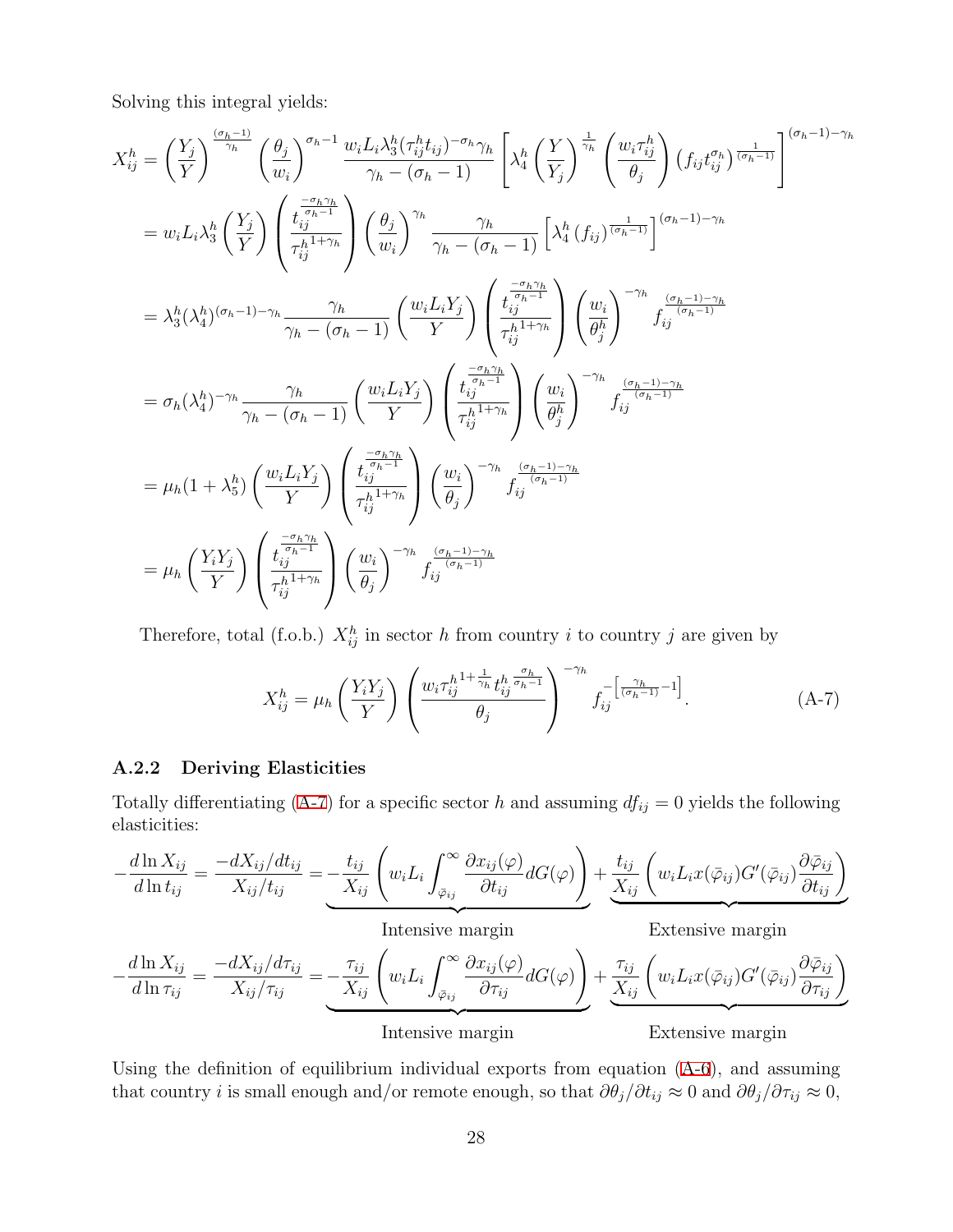I get

$$
\frac{\partial x_{ij}(\varphi)}{\partial t_{ij}} = -\sigma \frac{x_{ij}(\varphi)}{t_{ij}} \quad \text{and} \quad \frac{\partial x_{ij}(\varphi)}{\partial \tau_{ij}} = -\sigma \frac{x_{ij}(\varphi)}{\tau_{ij}}.
$$

Integrating over all exporters, we get

Elasticity of the intensive margin w.r.t. 
$$
tariffs = -\frac{t_{ij}}{X_{ij}} \left( w_i L_i \int_{\tilde{\varphi}_{ij}}^{\infty} \frac{\partial x_{ij}(\varphi)}{\partial t_{ij}} dG(\varphi) \right)
$$

$$
= \sigma \frac{t_{ij}}{X_{ij}} \frac{w_i L_i \int_{\tilde{\varphi}_{ij}}^{\infty} x_{ij}(\varphi) dG(\varphi)}{t_{ij}}
$$

$$
= \sigma \frac{t_{ij}}{X_{ij}} \frac{X_{ij}}{t_{ij}}
$$

$$
= \sigma.
$$

Now, define  $x_{ij} = \lambda_{ij} \varphi^{\sigma-1}$  and note that  $G'(\varphi) = \varphi^{-\gamma-1}/\gamma$ . Aggregate exports can be written in the following way

$$
X_{ij} = w_i L_i \lambda_{ij} \int_{\bar{\varphi}_{ij}}^{\infty} \varphi^{\sigma - 1} \gamma \varphi^{-\gamma - 1}
$$
  
= 
$$
\frac{\gamma}{\gamma - (\sigma - 1)} w_i L_i \lambda_{ij} \bar{\varphi}^{(\sigma - 1) - \gamma}
$$
  
= 
$$
\frac{1}{\gamma - (\sigma - 1)} w_i L_i x_{ij} (\bar{\varphi}) G'(\bar{\varphi}) \bar{\varphi}.
$$

I therefore get the simple solution for the elasticity:

Elasticity of the extensive margin w.r.t. 
$$
tariffs = \frac{t_{ij}}{X_{ij}} \left( w_i L_i x_{ij}(\bar{\varphi}) G'(\bar{\varphi}) \frac{\partial \bar{\varphi}}{\partial t_{ij}} \right)
$$

$$
= \frac{t_{ij}}{X_{ij}} \left( \frac{w_i L_i x_{ij}(\bar{\varphi}) G'(\bar{\varphi}) \bar{\varphi}}{t_{ij}} \frac{\sigma}{\sigma - 1} \right)
$$

$$
= (\gamma - (\sigma - 1)) \frac{t_{ij}}{X_{ij}} \left( \frac{X_{ij}}{t_{ij}} \frac{\sigma}{\sigma - 1} \right)
$$

$$
= \frac{\sigma \gamma}{\sigma - 1} - \sigma.
$$

Similarly for iceberg transport costs:

Elasticity of the intensive margin w.r.t. iceberg costs = 
$$
-\frac{\tau_{ij}}{X_{ij}} \left( w_i L_i \int_{\bar{\varphi}_{ij}}^{\infty} \frac{\partial x_{ij}(\varphi)}{\partial \tau_{ij}} dG(\varphi) \right)
$$

$$
= \sigma \frac{\tau_{ij}}{X_{ij}} \frac{w_i L_i \int_{\bar{\varphi}_{ij}}^{\infty} x_{ij}(\varphi) dG(\varphi)}{\tau_{ij}}
$$

$$
= \sigma \frac{\tau_{ij}}{X_{ij}} \frac{X_{ij}}{\tau_{ij}}
$$

$$
= \sigma.
$$